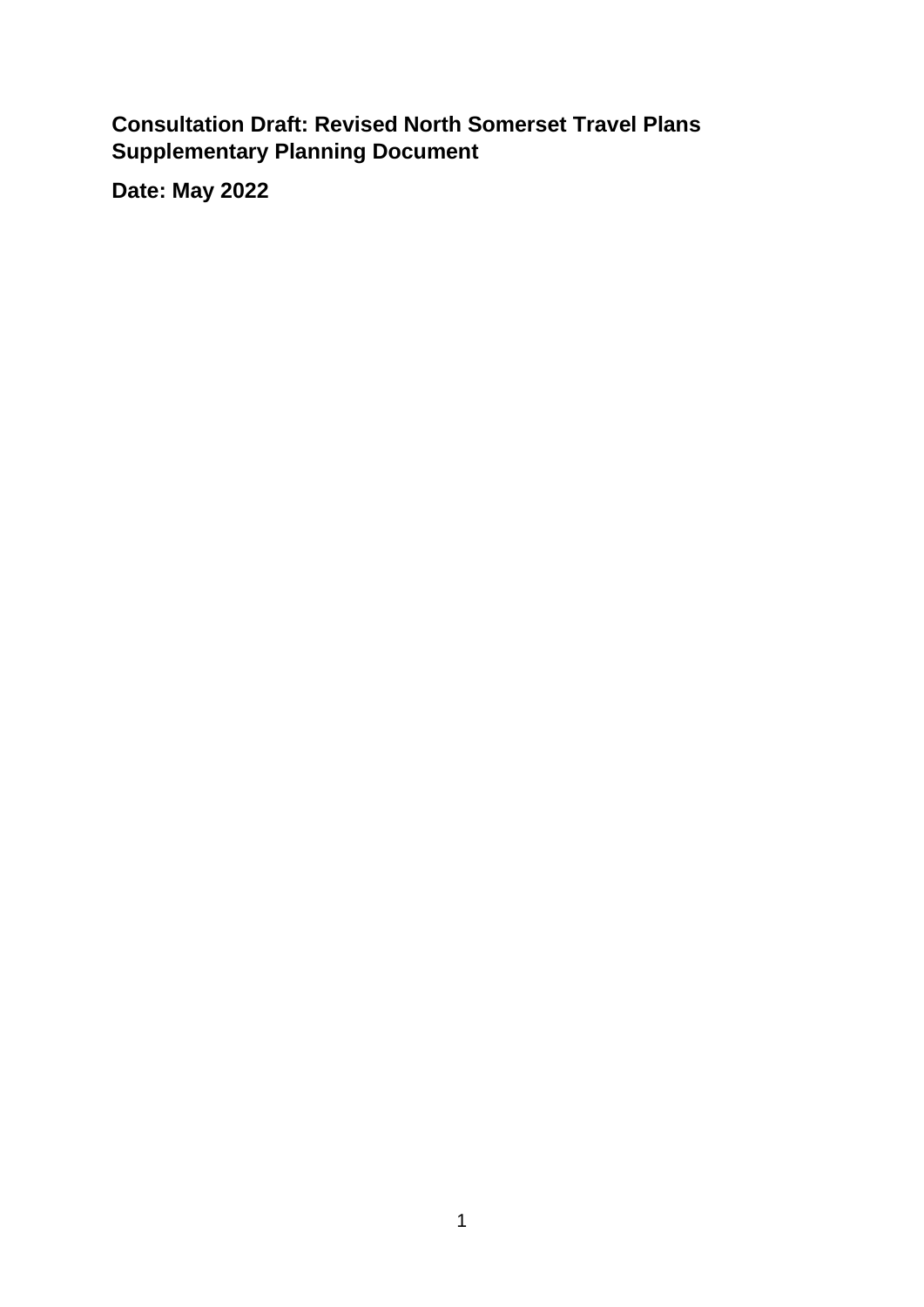# **Travel Plans Supplementary Planning Document (SPD)**

- 1. What is a Travel Plan
- 2. Travel Plans background and policy
- 3. When is a Travel Plan required?
- 4. The type of Travel Plan required
- 5. Options for implementing the Travel Plan
- 6. Travel Plan fees
- 7. How is the Travel Plan secured?
- 8. Travel Plan Targets
- 9. Creating the Travel Plan
- 10.Travel Plan Measures
- 11.Monitoring
- 12.Review
- 13.Enforcement

Appendix 1 Content of the Travel Plan Statement

Appendix 2 Content of the Workplace and Residential Travel Plan

- Appendix 3 Content of the Schools Travel Plan
- Appendix 4 Residential Travel Plan Measures
- Appendix 5 Business Travel Plan Measures
- Appendix 6 Example Travel Plan targets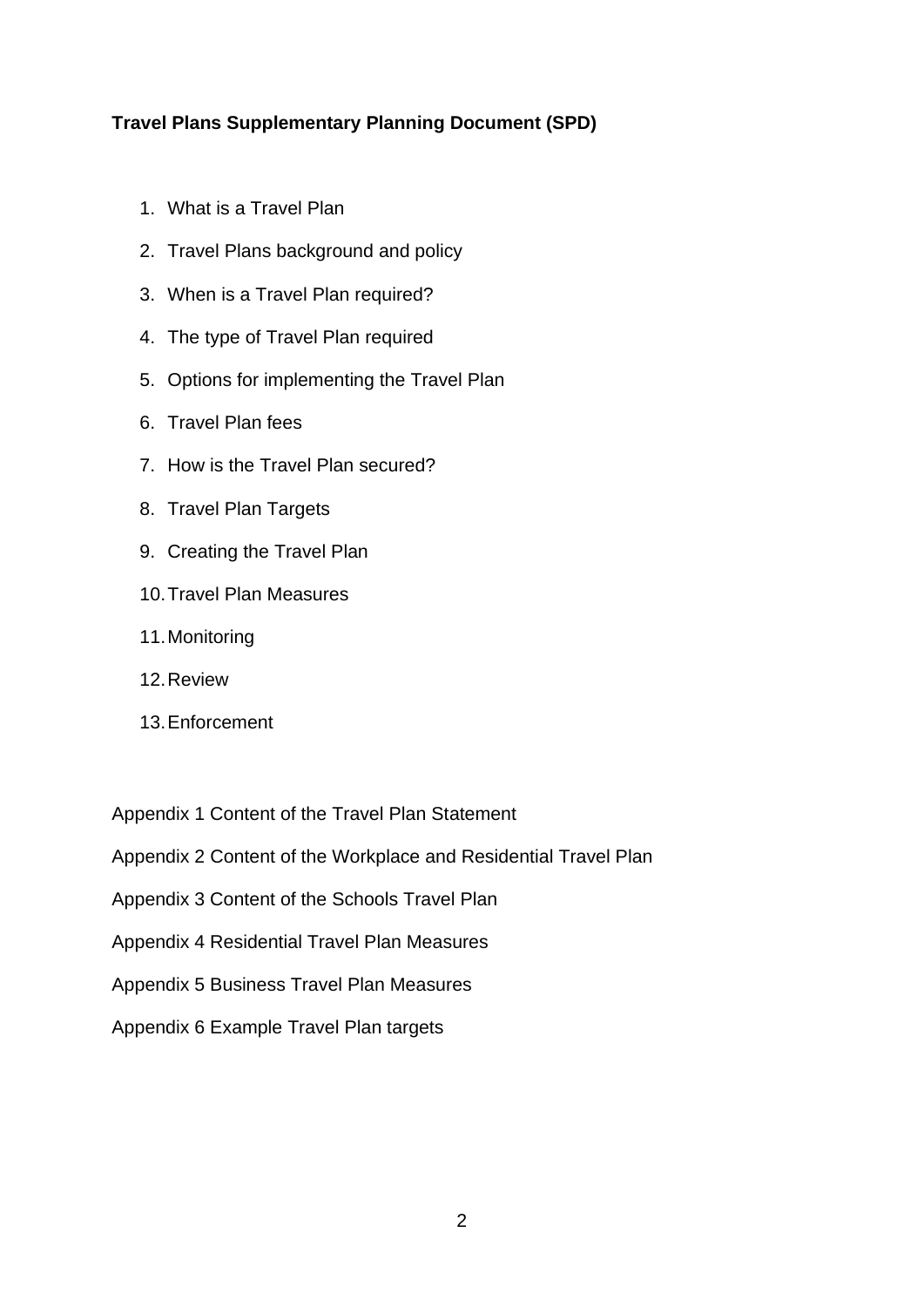# **1. What is a Travel Plan?**

A Travel Plan is a long-term management strategy put into place to help facilitate travel by sustainable means around neighbourhoods and beyond to services, facilities and jobs. It also applies to other developments including new shops, businesses, schools and leisure facilities.

Each Travel Plan must identify measures which are linked to targets and outcomes to increase the use of more sustainable and accessible travel. The Travel Plan should cover the whole of a development, usually for 5 years. During this time, travel behaviours are monitored, and the Travel Plan reviewed to check that it is working effectively.

Targets and measures will likely relate to the use of public transport, car sharing, cycling, walking, and reducing the need to travel to and from the development.

Benefits of the Travel Plan can include:

- more travel choices
- improved community links with less social isolation
- improvements to the local environment
- demonstration of a commitment to sustainability and the Climate Emergency
- lower travel costs for organisations and individuals
- facilities for people without access to a car or with impaired mobility
- opportunities for active and healthy travel
- improvements in air quality
- less traffic congestion and less demand for parking spaces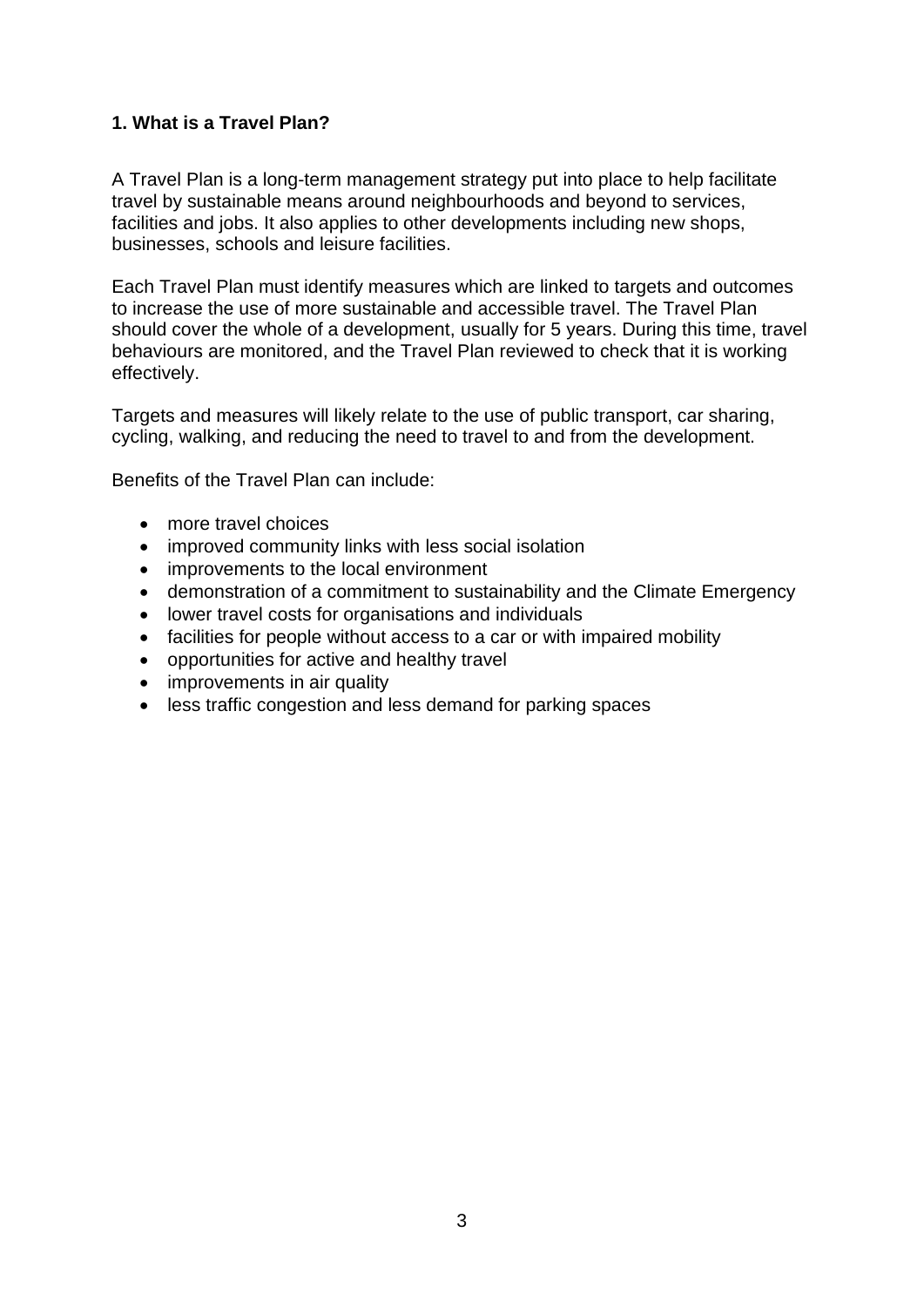# **2. Travel Plan background and policy**

The effects of unsustainable travel can be clearly seen on the environment, our health and our quality of life. Towns are becoming more congested with increased concerns about levels of car traffic.

In 2019 North Somerset Council declared a Climate Emergency and adopted a carbon reduction target of net zero by 2030. The transport sector, at 42%, is the largest single source of carbon emissions in North Somerset. This is considerably higher than the regional (South West) average of 32% and the national average of 33% from transport (2018 figures, Gov.uk). To meet carbon reduction targets, which we know has widespread support, it is essential that we create new developments where residents are not solely reliant on cars. A well implemented Travel Plan plays an important role in this.

## When asked:

*'Do you agree that an increase in active travel (for example walking, cycling, jogging, wheeling, scooting) is needed to help North Somerset reduce its carbon emissions from transport?' 91% said 'yes' and 9% said 'no'.* Source: Active Travel Strategy consultation questionnaire

Communities which work together in partnership are most likely to see the best results from a Travel Plan and are more likely to achieve carbon reduction targets, be this between residents, employees, educational establishments, the council and/or business.

To ensure a Travel Plan is high quality and can be easily implemented, it should follow a consistent structure, content and approach. This guidance has been written to provide a framework to ensure a consistency in quality but aims to allow flexibility to adapt the Travel Plan to site specific conditions.

## **Policy Landscape**

The implementation of a Travel Plan is an integral part of the Government's policy on sustainable transport. Chapter 9 of the National Planning Policy Framework (NPPF) (2019) lays out the national Travel Plan policy:

Paragraph 111. 'All developments that will generate significant amounts of movement should be required to provide a Travel Plan, and the application should be supported by a Transport Statement or Transport Assessment so that the likely impacts of the proposal can be assessed.'

Both North Somerset Council's Core Strategy and its Development Management Plan provides clear guidance around transport and sustainable travel and the requirement to provide residents a choice of how to travel. The plans specifically detail that a Travel Plan will bring about a reduction in car usage:

Core Strategy Paragraph 3.153 "For larger scale developments a Travel Plan aimed at delivering sustainable transport objectives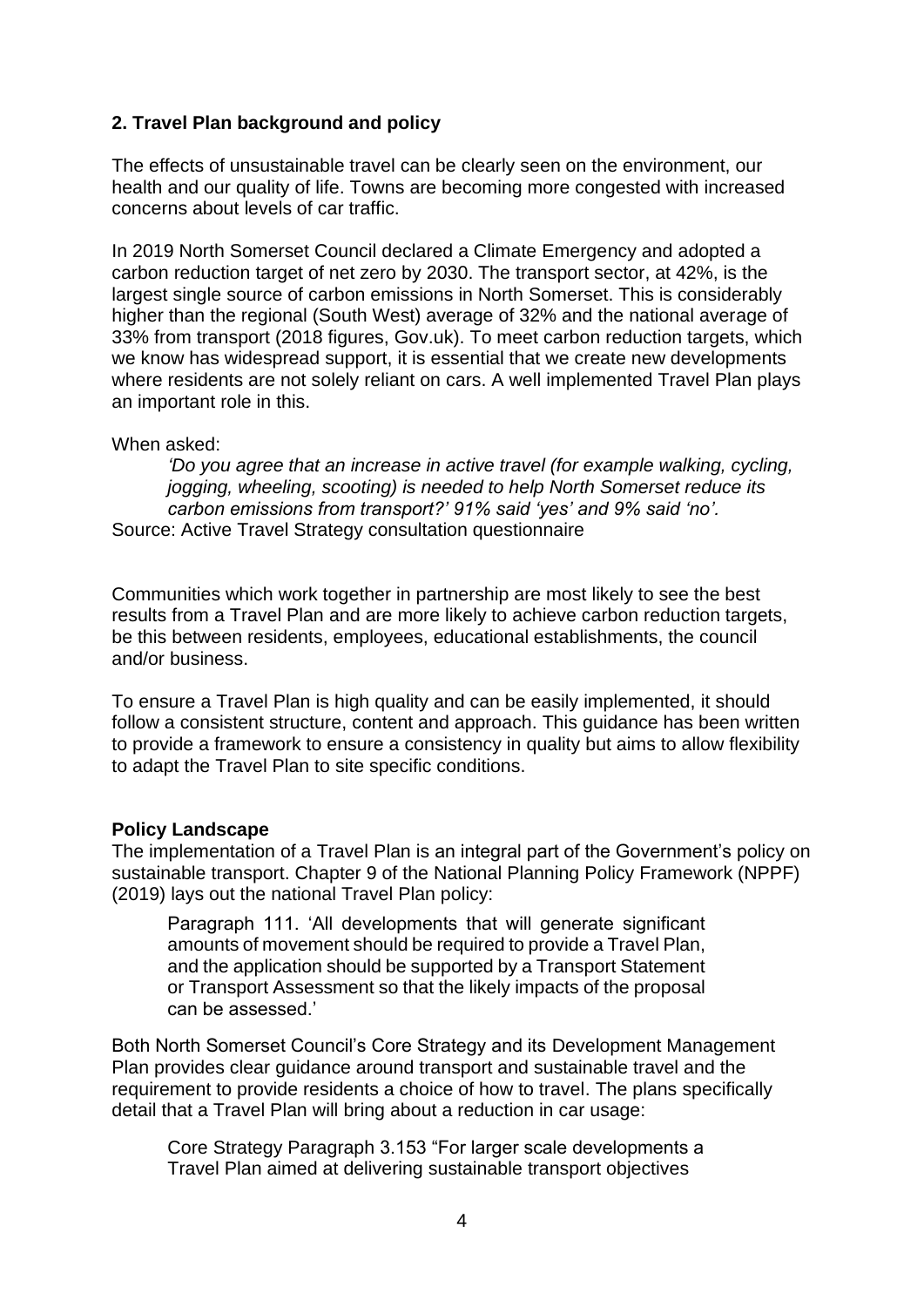will be required. A Travel Plan will set out measures that will result in a reduction in car usage and an increased use of public transport, cycling and walking as alternative modes of transport."

DM26: "Travel Plans: Links to CS10 Transportation and Movement. Travel Plans will aim to reduce car use generated by the development and to deliver other sustainable transport objectives, related in scale and kind to the development. Planning conditions will be attached, or a planning obligation sought, to require adoption of the Travel Plan prior to occupation and its successful implementation post occupation."

In addition, North Somerset Council's recent Climate Emergency Strategic Action Plan (2019) supports Travel Plan aims:

"Continue to drive project delivery to shift from private car use"

"Encourage our residents to consider their transport choices"

"Encourage resident parking schemes, car sharing schemes and walking and cycling to support"

The West of England's Joint Local Transport Plan 4 (2020) explains how a Travel Plan will be secured and delivered:

Section 8: Local Connectivity, policy L3 explains:

"Travel Plans will continue to be secured for new developments through the development control process, and we are developing guidance to improve the quality of Travel Plans submitted. Travel plan S106 contributions are a regular feature of a very high proportion of approved development sites."

"We will enforce required contributions and explore the possibility of new supplementary planning documents (SPD) to secure the necessary resources."

"We will continue to agree S106 funding from developers towards effective and lasting travel planning and developing supplementary planning documents, if required, to ensure appropriate funds are received. "

"We will support developers in the production, delivery and monitoring of travel plans, if required, and secure the contribution of further funds for transport improvements if mode share targets are not met."

North Somerset Council has also developed, consulted on and adopted the North Somerset Active Travel Strategy (ATS), which sets out to:

*'Make walking and cycling the natural choice for a cleaner, healthier and more active North Somerset'* up to 2030.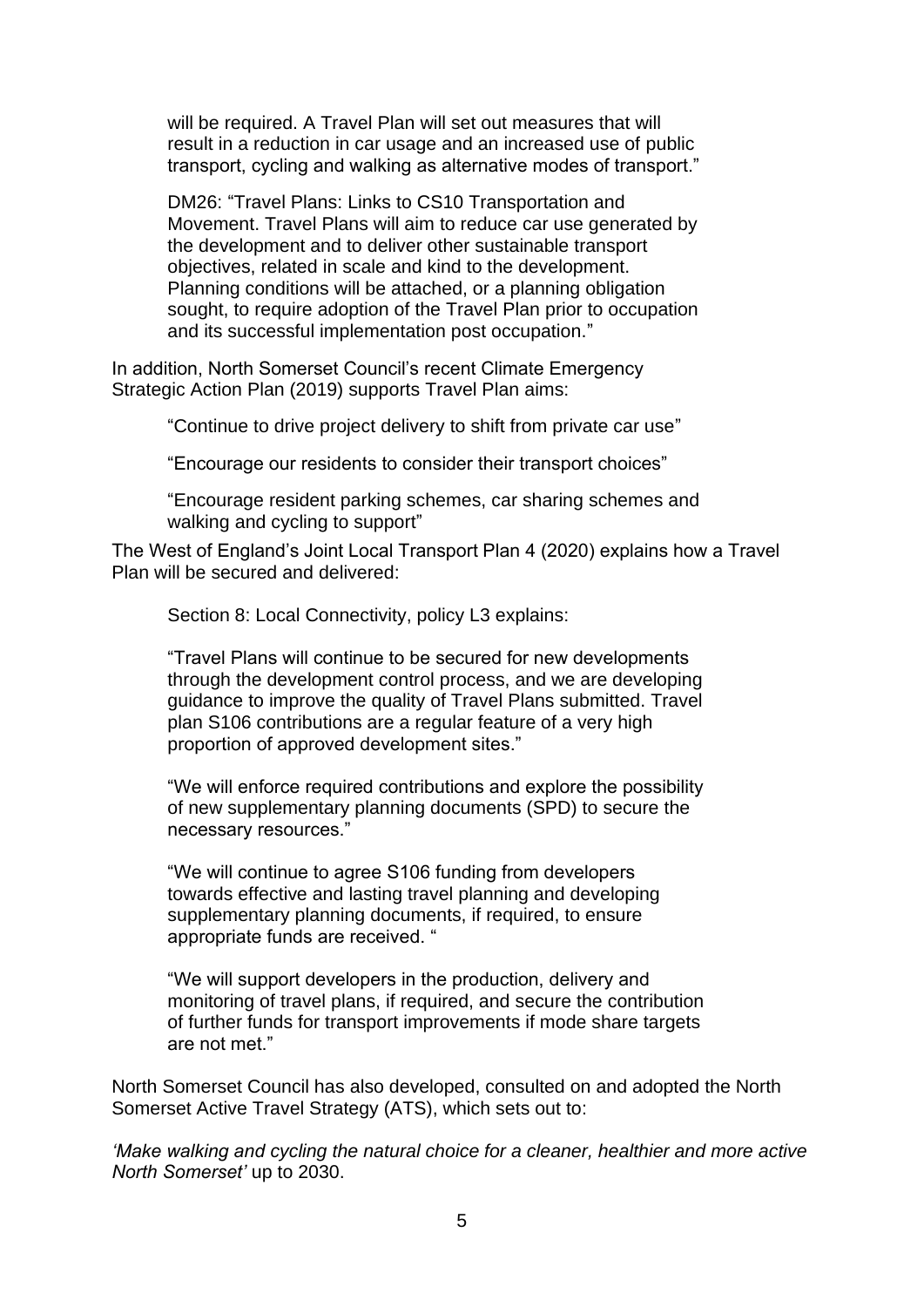The ATS sets out that a new focus on travel planning is one of the tools available to boost active travel amongst new and existing communities and employment centres.

Significant updates to and 'decarbonisation reviews' of our Parking Standards Supplementary Planning Document (SPD) and Travel Plan SPD will:

- '…continue to ensure that the Active Travel Strategy is a strong fit with existing and emerging local policy; to reduce carbon and get North Somerset moving';
- '…support the Local Plan guidance for the types of active travel infrastructure we will require as part of development growth in North Somerset';
- 'reduce car travel and encourage sustainable travel, especially walking opportunities for journeys less than one mile.'
- help us to 'use local research and consult and collaborate with residents, businesses and stakeholders to inform active travel planning.'

By reviewing and updating this Travel Plan SPD, it allows the Council to improve the development, monitoring and implementation of Travel Plans and Travel Plan Statements, to ensure a consistent approach across North Somerset to enable better sustainable and active travel outcomes. The ATS supports this by raising the importance of travel planning in both shaping new developments and also ensuring that our local policies and SPDs help to increase active travel as a natural choice for shorter journeys and as the first and last mile of longer journeys:

- 'Objective 4: Shape active travel neighbourhoods through an active travel focused planning system.'
	- o 'Objective 4.1: Guide development planning to create active travel communities.'
	- o Objective 4.2 Ensure local supporting policies and SPDs help to expediate active travel growth.'

The strategy includes the commitment to update this Travel Plan SPD and through the implementation of the updated SPD, it will support delivery against the aims of the Active Travel Strategy.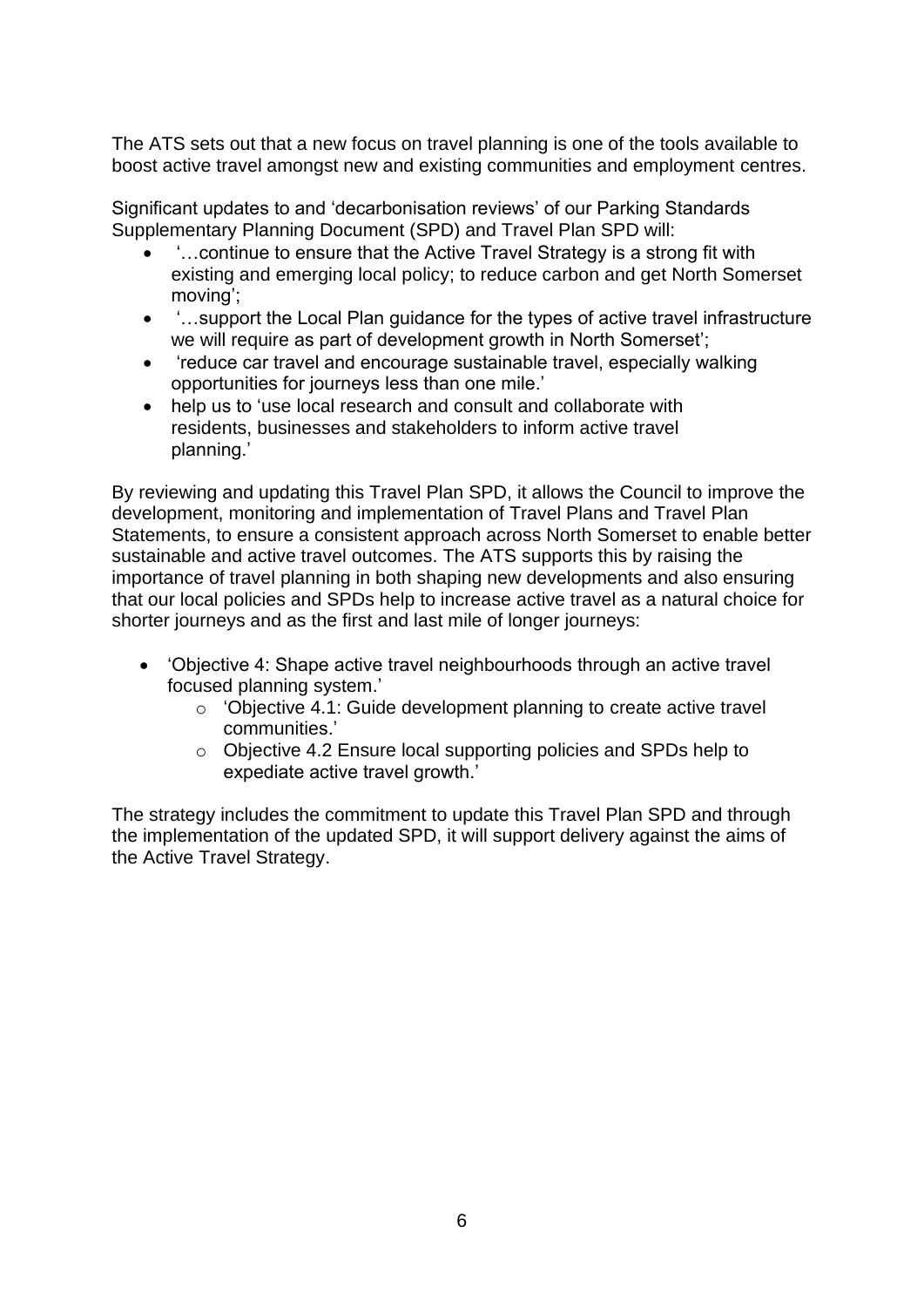## **3. When is a Travel Plan required?**

The requirements for a Travel Plan are determined by the size and type of development and a Travel Plan or Travel Plan Statement will be needed where relevant thresholds are reached. Table 1 details thresholds for each use class.

The thresholds are based on those set out in Appendix B of the Department for Transport *Guidance on Transport Assessment* March 2007. The thresholds for Use Class C3 are adapted to local needs in North Somerset, where the lower threshold for a Travel Plan is set at 60 dwellings, and 40 dwellings for a Travel Plan Statement.

In line with National Planning Policy Framework, North Somerset Council reserves the right to request a Travel Plan for any development where the Council considers that the transport impact will be significant. Where a mixed-use development is below the relevant threshold, but the combined development is considered significant, the Council will require a Travel Plan. Smaller developments delivered in phases are also likely to require a Travel Plan if the thresholds outlined are met or the cumulative transport impact is significant.

For all residential and business sites, the Travel Plan or Travel Plan Statement must be submitted as part of the planning application using the 'Modeshift' website. Schools are also required to complete an Interim Schools Travel Plan form. (Information on Creating a Travel Plan is set out in Chapter 9 of this SPD.) A Transport Assessment or Transport Statement will also be needed as part of the application (See Appendix A of the North Somerset's [Highways Development](https://www.n-somerset.gov.uk/sites/default/files/2020-11/29892%20highways%20development%20design%20guide%20ACC.pdf)  [Design Guide](https://www.n-somerset.gov.uk/sites/default/files/2020-11/29892%20highways%20development%20design%20guide%20ACC.pdf) for further information.)

Submitting a Travel Plan does not guarantee that a development will be acceptable from a planning perspective. Other supporting documents submitted as part of the application, such as the Transport Assessment, will need to show why the site is suitable.

| ιγμσ                                |                     |                       |
|-------------------------------------|---------------------|-----------------------|
| Development type                    | Threshold at which  | Threshold at or       |
|                                     | a Travel Plan       | above which a         |
|                                     | Statement is        | <b>Travel Plan is</b> |
|                                     | required            | required              |
| <b>Food Retail</b>                  | $>250 - 800$ sq m   | 800 sq m              |
| Non-food retail                     | $>800 - 1500$ sq m  | 1500 sq m             |
| Financial and professional services | $>1000 - 2500$ sq m | 2500 sq m             |
| <b>Restaurants and Cafes</b>        | $>300 - 2500$ sq m  | 2500 sq m             |
| <b>Drinking Establishments</b>      | $>300 - 600$ sq m   | 600 sq m              |
| Hot food takeaway                   | $>250 - 500$ sq m   | 500 sq m              |
| <b>Business</b>                     | $>1500 - 2500$ sq   | 2500 sq m             |
|                                     | m                   |                       |

Table 1 – Thresholds for a Travel Plan Statement and Travel Plan by development  $t_{1}$ me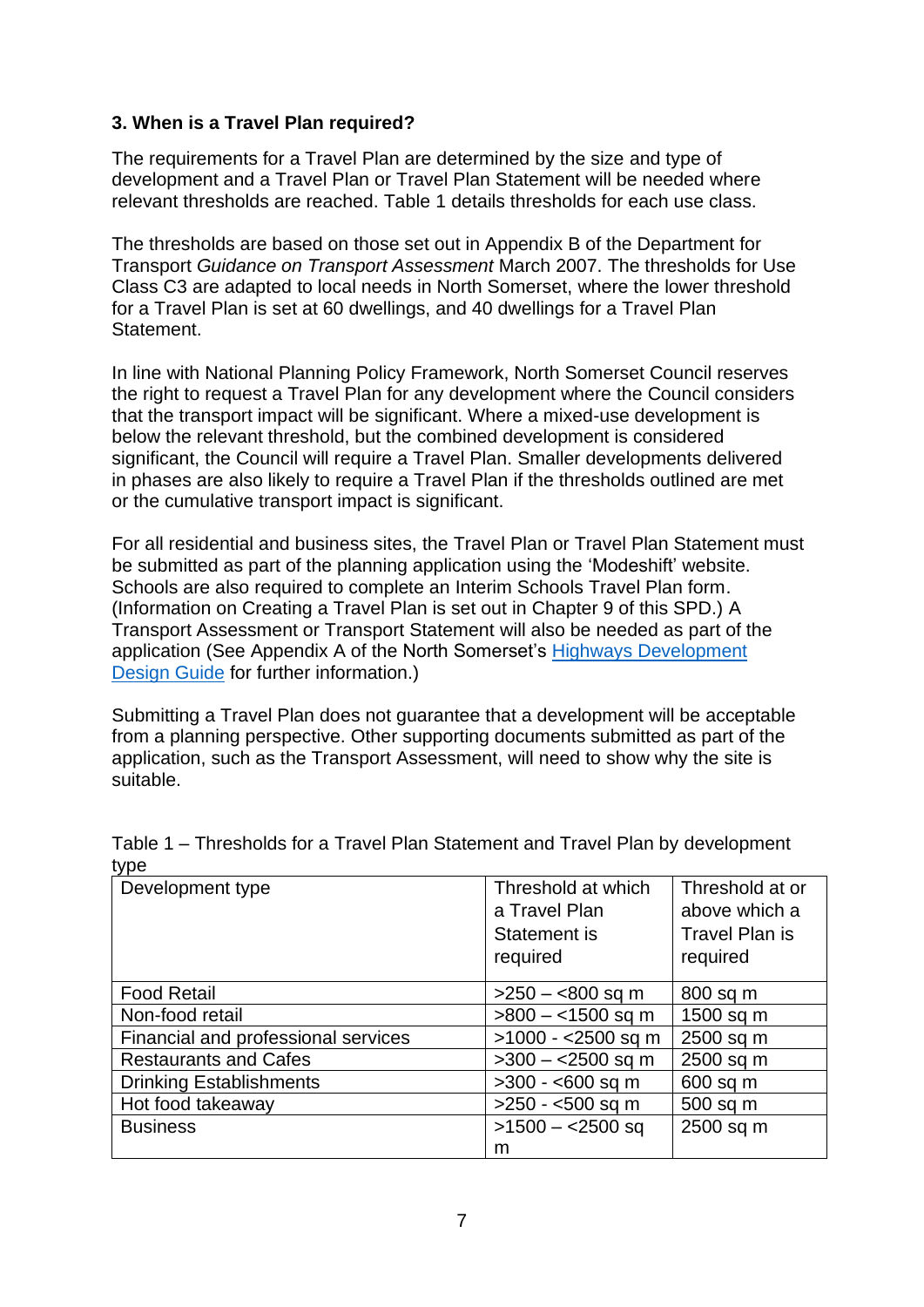| General industrial                            | $>$ 2500 $-$ <4000 sq               | 4000 sq m   |
|-----------------------------------------------|-------------------------------------|-------------|
|                                               | m                                   |             |
| Storage or distribution                       | $>3000 - 5000$ sq                   | 5000 sq m   |
|                                               | m                                   |             |
| <b>Hotels</b>                                 | $>75 - 100$ units                   | 100 units   |
| Residential institutions - hospitals, nursing | $>30 - 50$ units                    | 50 units    |
| homes                                         |                                     |             |
| Residential institutions - residential        | $>50 - 150$ units                   | 150 units   |
| education                                     |                                     |             |
| Residential institutions - institutional      | $>250 - 400$ units                  | 400 units   |
| hostels                                       |                                     |             |
| Dwelling houses                               | >40 – <60 Units                     | 60 Units    |
| Non-residential institutions including        | $>500 - 1000$ sq m                  | $1000$ sq m |
| colleges and further education.               |                                     |             |
| Schools*                                      | See below*                          | See below*  |
| Assembly and Leisure                          | >500 - <1500 sq m                   | 1500 sq m   |
| Other developments                            | Please contact NSC through our pre- |             |
|                                               | application service in advance of   |             |
|                                               | submitting a planning application.  |             |

\*All new schools, and extensions to schools that are likely to have a material impact on traffic movements, require a Travel Plan. We define a school as any educational facility for children up to the age of 16, including (but not limited to) nurseries, primary, secondary, academy, independent, Voluntary Aided and SEN.

Travel Plan requirements for other larger developments within North Somerset Council, including Bristol International Airport and Royal Portbury Dock are likely to require agreement on specific issues and solutions.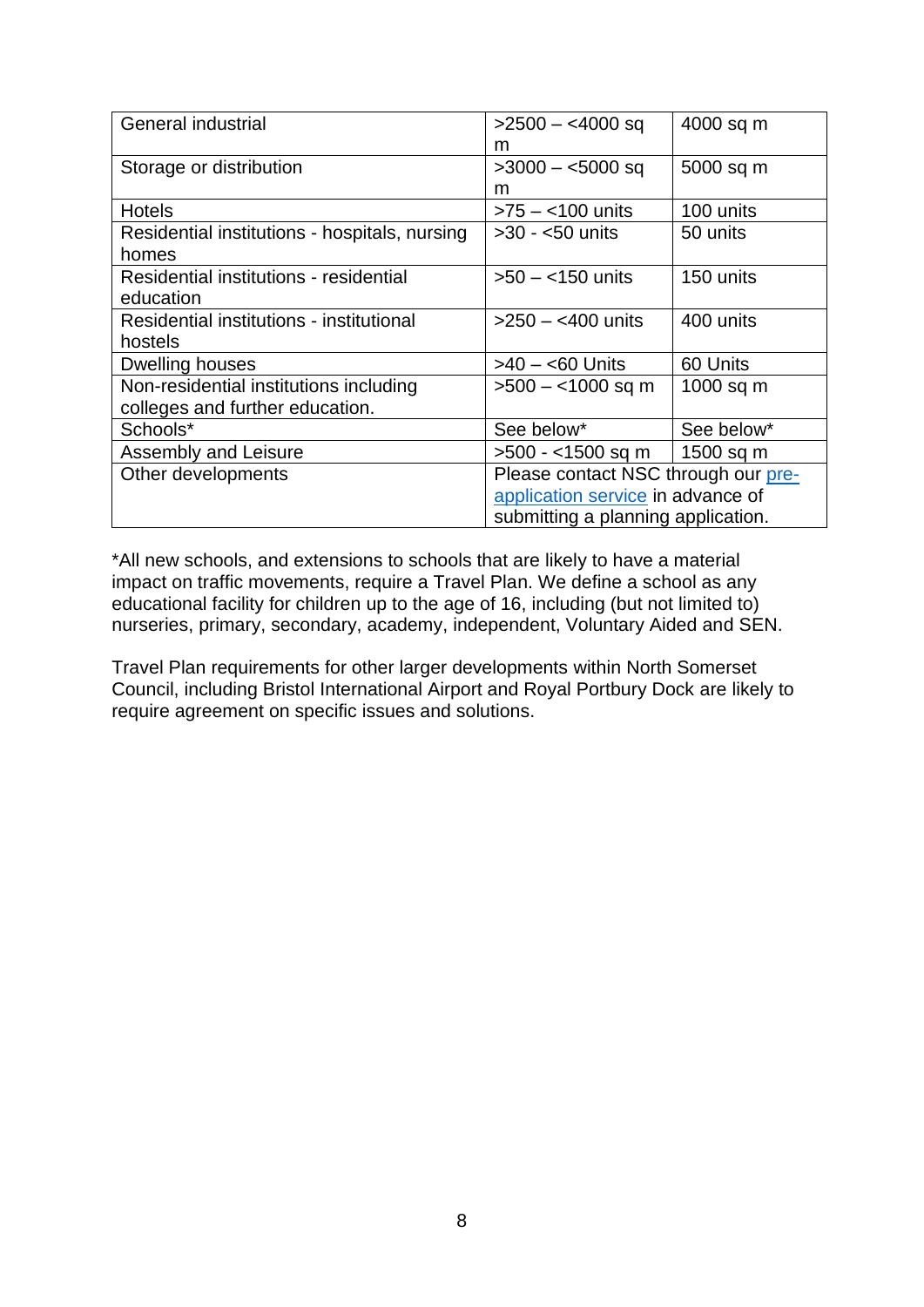# **4. The type of Travel Plan required**

There are several different types of Travel Plan, depending on the nature of the development. These are:

- o Travel Plan Statement
- o Full Travel Plan
- o Framework Travel Plan
- o Interim Travel Plan

## **Travel Plan Statement**

The Travel Plan Statement is for smaller developments (see thresholds in table 1) and takes the form of an 'Action Plan' which is promoted by and is the responsibility of the developer or occupier of the site to implement.

The statement should describe the existing conditions of the site, physical infrastructure and a full range of measures to meet sustainable travel objectives, including a Travel Information Pack.

Measures must be implemented within three months of full occupation and evidence of work carried out should be submitted to the council.

#### **Travel Plan**

A Travel Plan is required for larger developments (see table 1). The type of Travel Plan (Full, Framework or Interim) will depend on the nature of the development.

**A Full Travel Plan** is prepared where the proposed use and accessibility needs are known and when the occupier is identified or already using the site. The Travel Plan is tailored to the end occupiers and will usually last for 5 years.

- **A Residential Travel Plan** aims to reduce single occupancy vehicles travelling to and from the development by 10% though a cycle of implementing measures and monitoring and reviewing their progress against targets. The Travel Plan Coordinator works primarily with residents, as well as other interested parties such as sustainable travel council officers, planning officers, transport providers, local community groups and the developer.
- **A School Travel Plan** is a document which sets out how a school will promote safer, active and sustainable travel to school, with the main emphasis on reducing the number of children being driven to and from school. A School Travel Plan should be based on consultation with teachers, parents, pupils and governors, sustainable travel council officers, and local community.
- **A Business Travel Plan** aims to make changes to facilitate and encourage staff to travel to work by sustainable modes. The plan should be set up across the organisation with support from Senior Management, with involvement from staff in areas such as Human Resources, Facilities, Finance, Marketing and Communications and Health and Safety.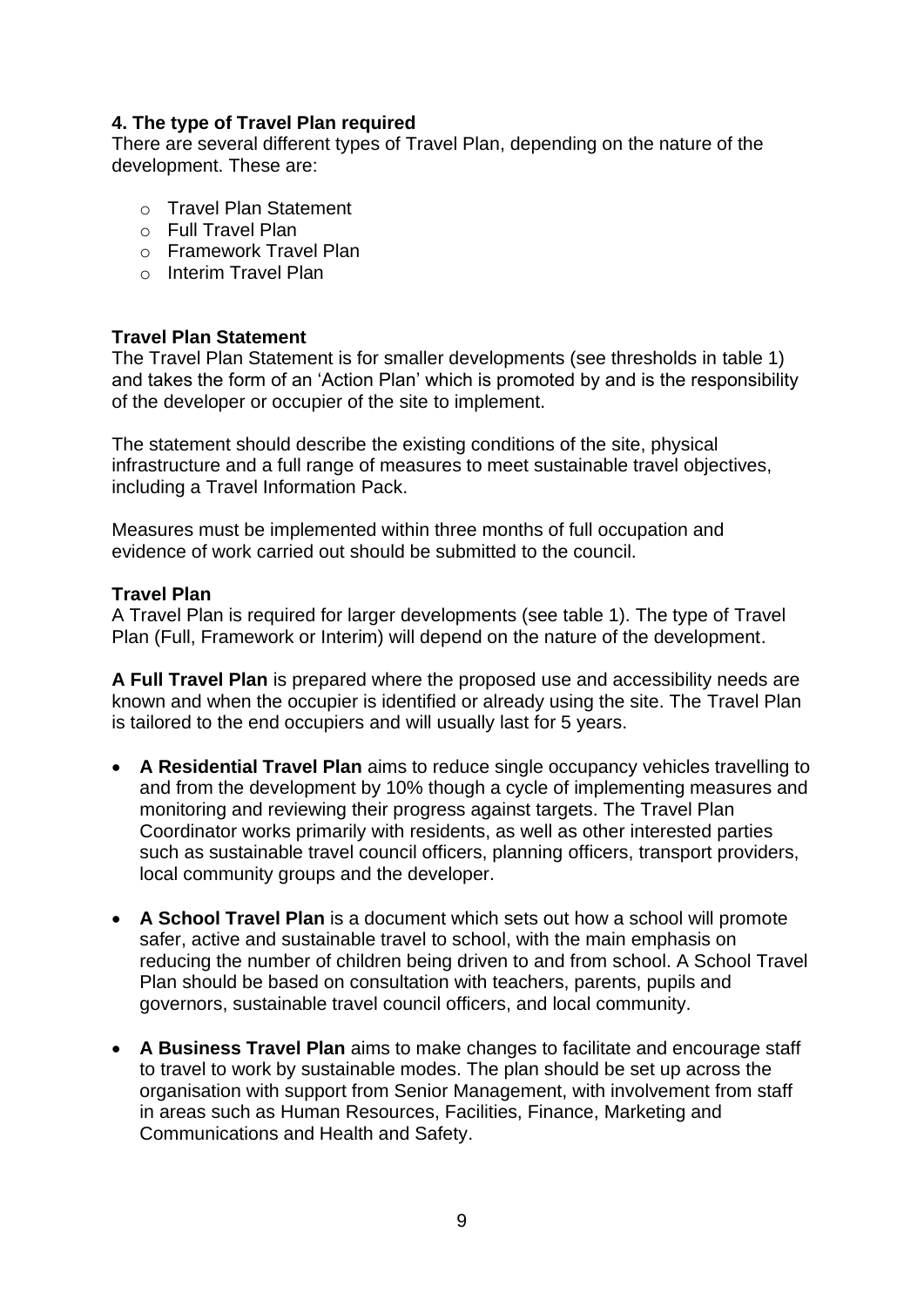**A Framework Travel Plan** is an umbrella plan setting out basic principles for a site but where end users are unknown. It is particularly used for mixed-use and speculative development with multiple occupiers such as residential uses and business use or if there are likely to be several development phases or if end users are unknown at the time of construction.

The framework should include joint overall outcomes and targets for the site but may lack specific details about timescales and how any measures will be delivered. A timeline should be provided within the framework, laying out when full details will be made available. A Full Travel Plan for each parcel of land should be provided prior to first occupation.

**An Interim Travel Plan** is prepared when the exact scale and split of uses cannot be identified at the planning application stage and where end users are unknown. It is usually produced when targets and measures cannot be identified. A Full Travel Plan should be provided prior to first occupation.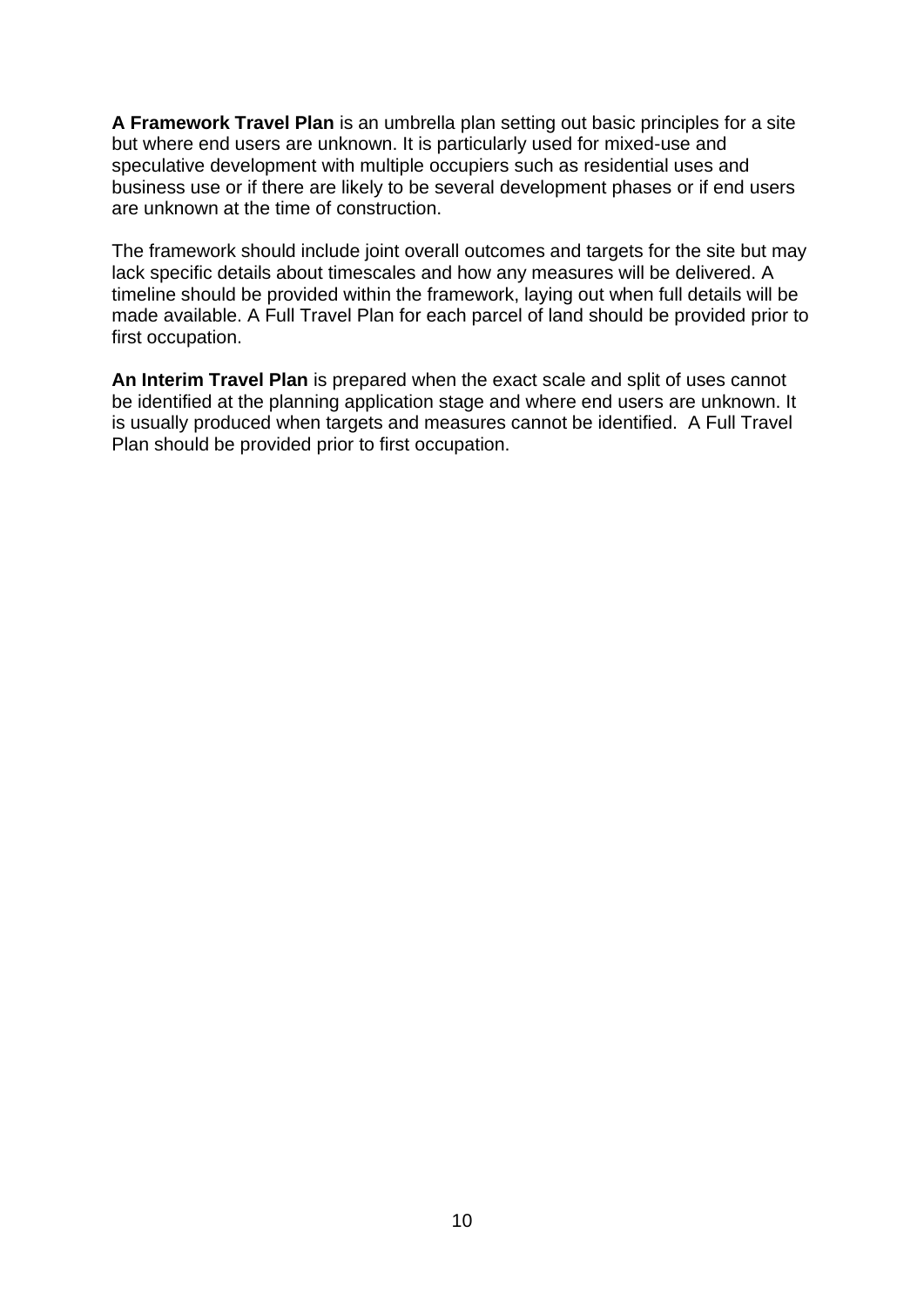# **5. Options for implementing the Travel Plan**

Implementing a Travel Plan over a lengthy period can be a challenge. To provide support, and to avoid the likelihood of any enforcement action, North Somerset Council offers two options.

## **Option 1 – North Somerset Council implements Travel Plan**

North Somerset Council provides a service of managing and implementing the Travel Plan measures on behalf of the owner / developer in return for a set contribution 'per dwelling' (for residential) or 'per square metre' (for employment). This option is available for use class B1 (Business) and C3 (Dwelling houses), with other development types considered on a case-by-case basis if requested.

Under this option, the developer must submit a Travel Plan which meets the specifications in this guidance but is not responsible for implementing it.

The developer still holds the responsibility to provide and maintain hard infrastructure such as signage, lighting, walking/cycling paths, cycle parking, car park management, electric vehicle charging points and certain incentive schemes such as 'Cycle to Work' etc. This infrastructure is secured separately; however it can still be included in the Travel Plan.

Although it is not compulsory to choose Option One and pay the Travel Plan contribution, North Somerset Council considers this is an effective option for all concerned. The alternative is Option Two.

## **Option 2 – Developer implements Travel Plan**

The owner / developer retains responsibility for managing and implementing the Travel Plan and pays a non-refundable monitoring fee as well as a taking out a bond for remedial work. This is available for all Class Use developments.

Under this option, the developer / owner retains responsibility for funding and implementing the Travel Plan, its incentives and measures, the appointment and retention of a Travel Plan Coordinator, monitoring for a period covering full build out and occupation, and identifying remedial measures.

The bond will be released by North Somerset Council when the developer / owner has submitted evidence showing that suitable measures have been delivered and that the Travel Plan has been successfully completed.

North Somerset Council would call on the bond in order to implement measures if the developer/owner does not provide evidence that measures detailed with the Travel Plan have been carried out.

The monitoring fee is to allow North Somerset Council to monitor the progress of the Travel Plan, attend steering group meetings and provide support.

A Travel Plan submitted under option 2 would also need to meet the required specifications set out in this guidance.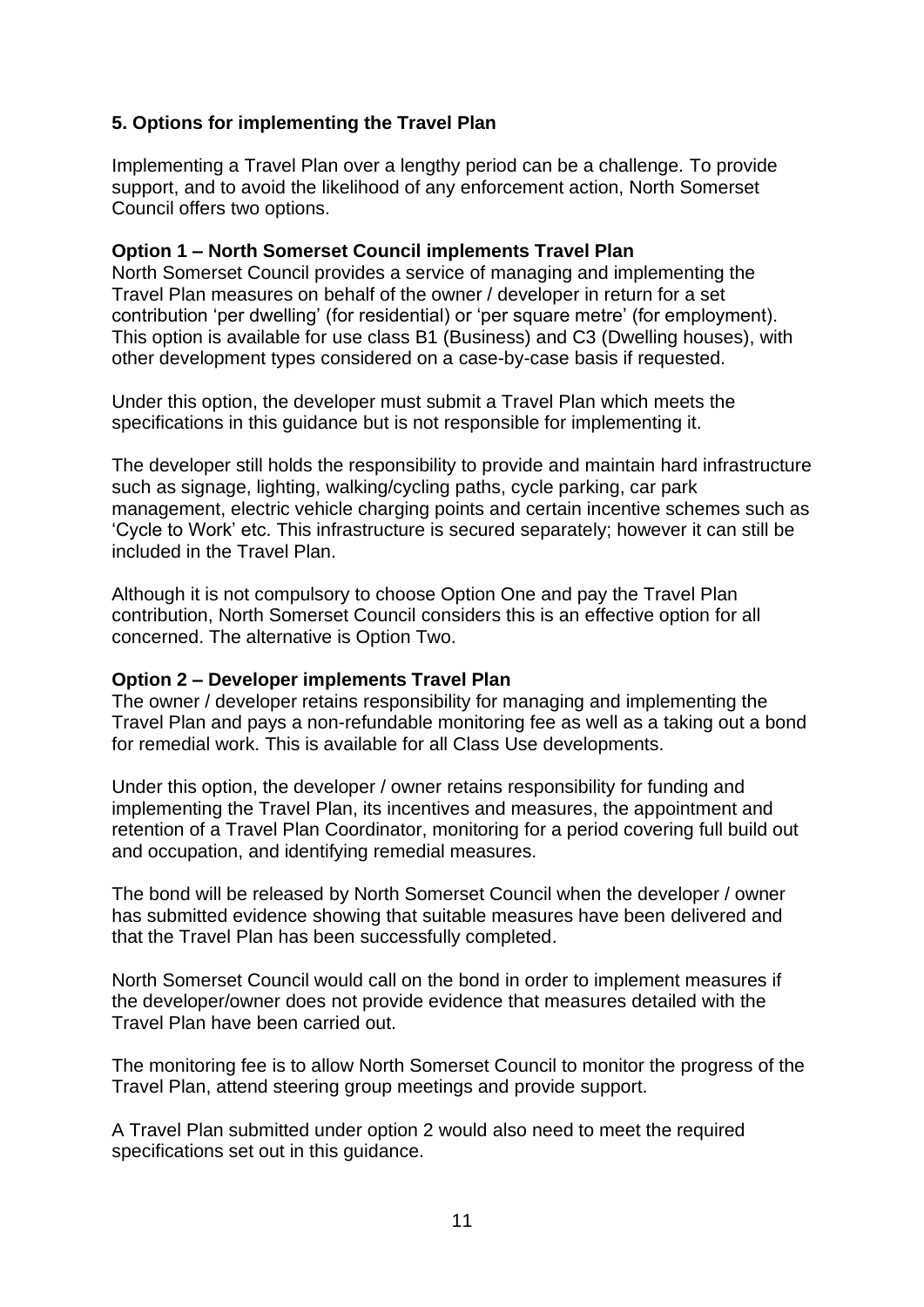# **Travel Plan Statement**

A Travel Plan Statement sits outside the two Travel Plan options above. It is the responsibility of the developer to write a Travel Plan Statement and implement measures in the statement (following guidance in Appendix 1) within three-months of full occupation of the development.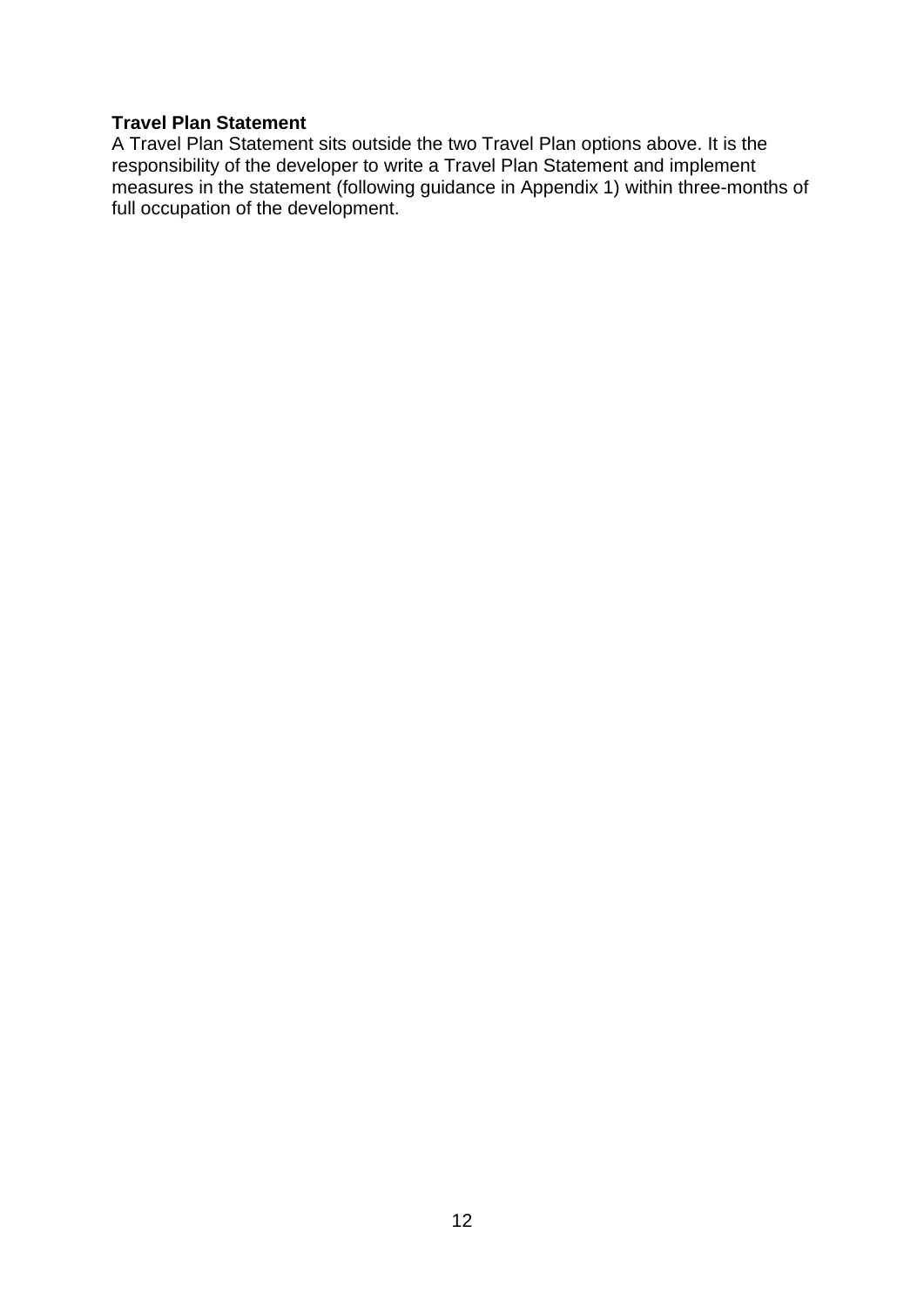## **6. Travel Plan fees**

#### **Option 1 fees**

For North Somerset Council to implement the Travel Plan on the applicant's behalf, a Section 106 contribution is required. The contribution is only repayable to the developer if the planning permission expires, and no building has commenced.

Table 2 provides guidance on the cost per dwelling required for the Council to implement a Residential Travel Plan over a 5-year period. The table also shows contribution per dwelling towards sustainable travel vouchers. The vouchers will be offered to residents so that they can trial sustainable modes of travel without financial constraints. The vouchers can be spent by residents on a range of options, including bus tickets and cycling and walking equipment.

| Size of C <sub>3</sub> | Contribution per unit for | <b>Contribution for Sustainable</b> |
|------------------------|---------------------------|-------------------------------------|
| Development            | council to implement      | <b>Travel Vouchers</b>              |
| 60 Dwellings           | £280                      | £180                                |
| 150 Dwellings          | £220                      | £180                                |
| 250 Dwellings          | £190                      | £180                                |

Table 2 – Option 1 Guidance fees for residential developments

Table 3 shows guidance fees for the Council to implement a workplace Travel Plan over a 5-year period.

| <b>Floor</b><br>space          | Number of<br><b>Employees</b> | Type of<br>Plan                    | <b>Cost for</b><br>implementation by<br><b>North Somerset</b><br><b>Council (Guidance)</b> | Cost per<br>additional<br>m <sup>2</sup> |
|--------------------------------|-------------------------------|------------------------------------|--------------------------------------------------------------------------------------------|------------------------------------------|
| $1500 -$<br>2499m <sup>2</sup> | Any                           | Travel<br>Plan<br><b>Statement</b> | Met by owner /<br>developer<br>Advice available                                            | <b>Not</b><br>Applicable                 |
| ≥2500m <sup>2</sup>            | Up to 200                     | Travel<br>Plan                     | £19,800                                                                                    | £2 per $m2$                              |
| ≥2500m <sup>2</sup>            | 300                           | Travel plan                        | £21,800                                                                                    | £2 per $m2$                              |
| ≥2500m <sup>2</sup>            | 400                           | Travel plan                        | £23,800                                                                                    | £2 per $m2$                              |
| ≥2500m <sup>2</sup>            | 500                           | Travel plan                        | £25,800                                                                                    | £2 per $m2$                              |

Table 3 - Option 1 guidance fees for business developments

The contributions will largely remain as standard as per Tables 2 and 3, however the council may negotiate higher contributions for sites with build out rates over several years, and where accessibility is considered particularly poor. Contributions required will be reviewed each financial year in line with inflation and other costs.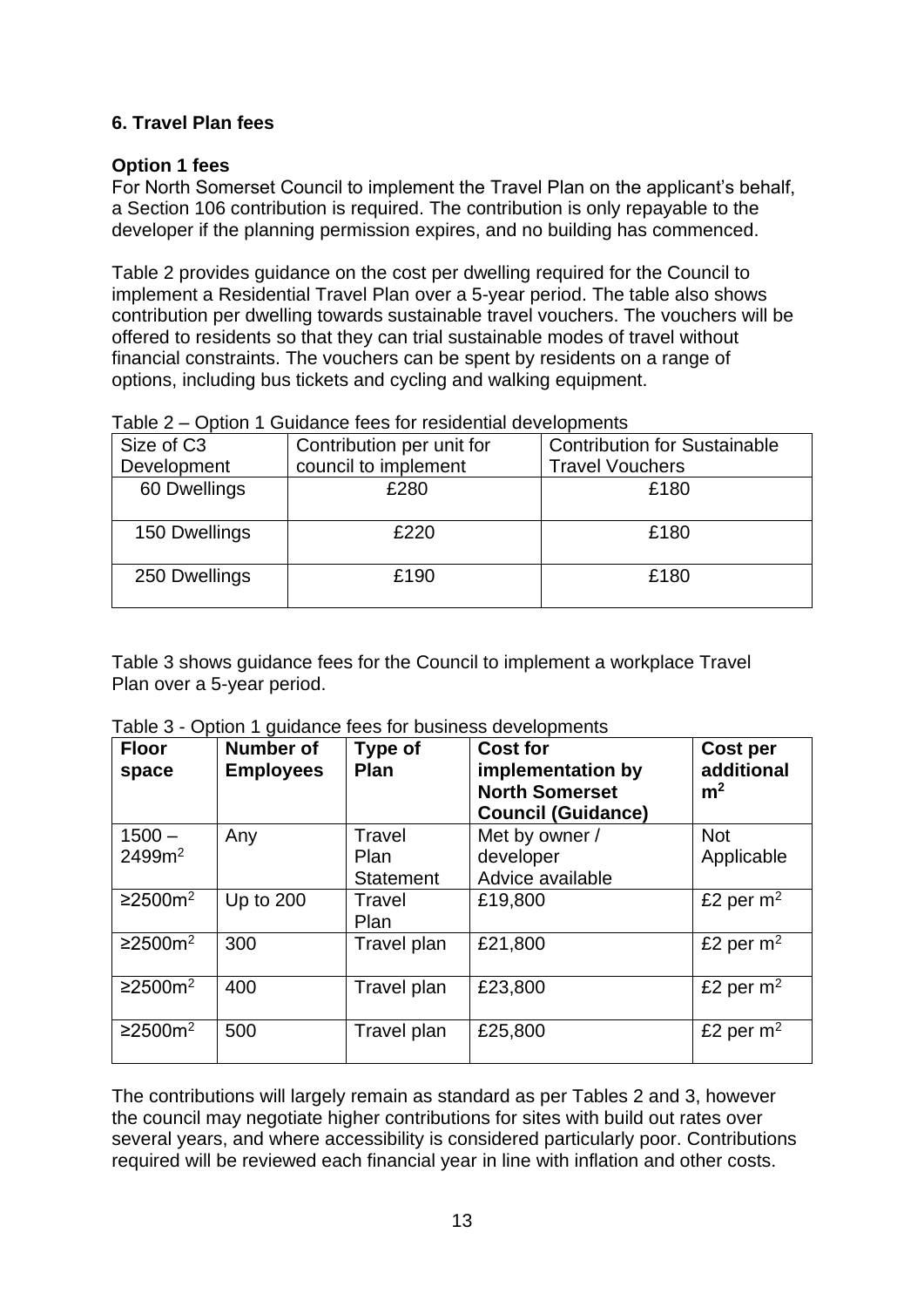When implementing the Travel Plan, North Somerset Council will work in partnership with the business. With council officer support and guidance, business takes the lead on measures which the council are unable to directly implement. This includes, but is not limited to, car park management, Cycle to Work schemes and installing changing facilities.

## Option 2 Fees

Where the developer takes responsibility for the Travel Plan, a monitoring and audit fee of £4800 is payable to North Somerset Council.

There is no Management and Audit Fee for a Travel Plan Statement.

The Travel Plan Management and Audit Fee are based on Council officer time and the cost to provide monitoring of a Travel Plan progress. The fee will enable the Council to:

- 1. update a database to ensure monitoring takes place at appropriate times
- 2. attend the development's Travel Plan Steering Group meetings to monitor progress and to support the delivery and success of the Travel Plan
- 3. provide training to developer Travel Plan Co-ordinators
- 4. audit and review biennial monitoring over the five-year period of the Travel Plan
- 5. review Travel Plan progress considering monitoring results
- 6. discuss monitoring results and future measures with the site Travel Plan Coordinator.

For mixed-use developments, the Management and Audit Fee will be the sum of the relevant charges for each separate Use Class element.

This fee does not cover the surveys, data inputting or analysis, which are the responsibility of the developer and their Travel Plan Co-ordinator. All monitoring reports and survey output data must be submitted using the Modeshift website, unless otherwise agreed

The full Management and Audit Fee amount will be due on commencement of building works.

The developer should take out a bond to the same amount of contribution detailed in Option 1.

The fee will be reviewed annually in line with inflation and other costs.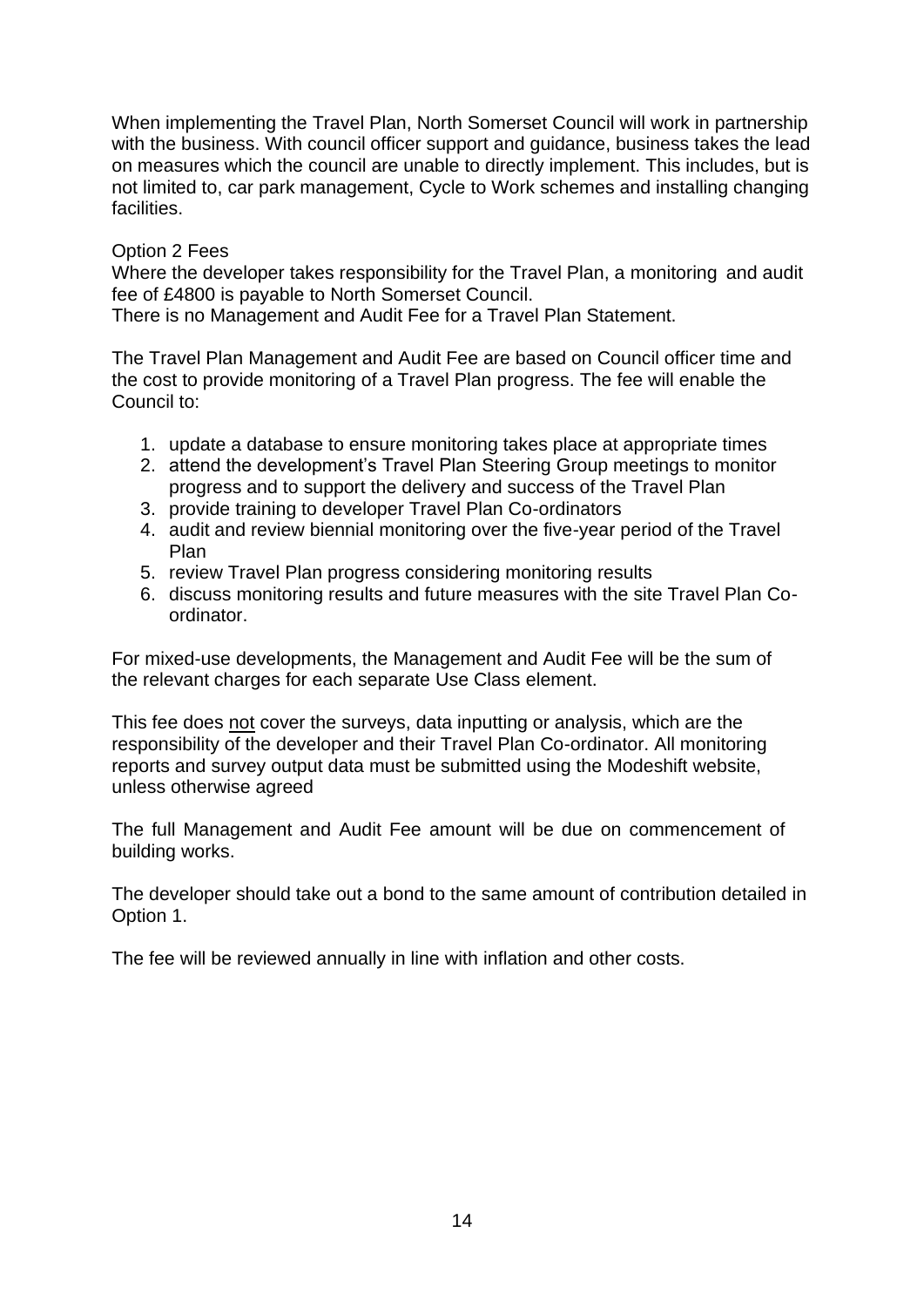## **7. How is the Travel Plan secured?**

A Travel Plan will be secured through a Section 106 Agreement Planning Obligation, a Unilateral Undertaking and/or a planning condition.

## **Option 1**

Where a developer elects to have the Council undertake the implementation of Travel Plan measures this will be secured through a separate Section 106 Agreement or Unilateral Undertaking with the Council.

To ensure the Travel Plan duties are undertaken in a timely fashion, contributions via a Section 106 agreement will be requested in line with the suggested trigger points outlined in Table 4 below.

The trigger points are subject to the size and nature of the development and can be agreed within the legal agreement

| <b>Trigger Point</b>   | <b>Amount due</b>   |
|------------------------|---------------------|
| Commencement of        | 20% of contribution |
| development            |                     |
| 25% occupation of site | 40% of contribution |
|                        |                     |
| 75% occupation of site | 40% of contribution |
|                        |                     |

Table 4 – Trigger point guidance for Section 106 contributions

## **Option 2**

Developers who elect to take responsibility for implementing their Travel Plan will be required to secure funds at the time the planning consent is granted to ensure that the Travel Plan implementation is safeguarded.

The funds will be secured by provision in a Section 106 Agreement for a cash payment or a combination of the payment of a cash deposit with a bond to secure the remaining costs for the delivery of the Travel Plan. Any bond should be capable of being called upon by the Council if the developer fails to deliver the agreed measures contained within the Travel Plan. The Bond or cash sum would be set to the value of the Travel Plan implementation budget and would be drawn on by the Council if necessary.

It should be noted that any such safeguarding payments are not a penalty and simply represent an appropriate means of addressing any shortcomings in delivery, in line with the original assumptions made in the Transport Assessment or Travel Plan. The value of any financial drawdown would be defined by the measures considered necessary by the Council to remedy any shortcomings.

## **How is the Travel Plan Statement secured?**

Travel Plan Statements will usually be secured by means of a planning condition.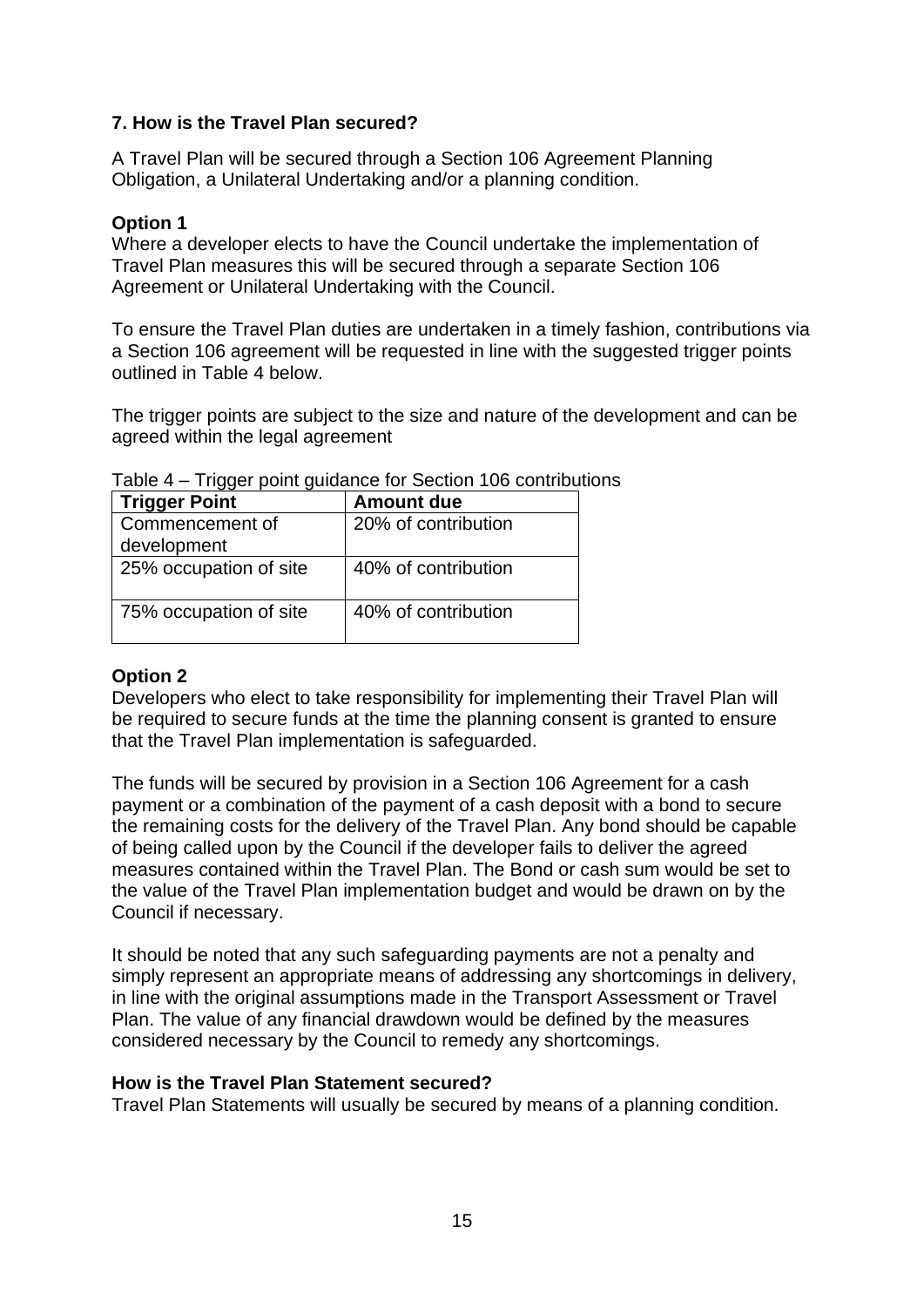# **8. Travel Plan Targets**

To set the context, the [North Somerset Active Travel Strategy's](https://www.n-somerset.gov.uk/my-services/parking-travel-roads/transport-travel/active-travel-fund/active-travel-strategy) key target is to increase walking and cycling trips by 300% by 2030 in order to '*Make walking and cycling the natural choice for a cleaner, healthier and more active North Somerset'*. This target is ambitious but achievable if we are able to use delivery tools such as the Travel Plans SPD and the resulting Travel Plan measures to increase sustainable and active travel to achieve this overarching North Somerset target.

More specifically, the overall aim of the Travel Plan is to work with residents, businesses or a school during the life of the Travel plan to make a sustained reduction in single occupancy car travel.

The outcomes of the Travel Plan should include:

- less single occupancy car travel to and from a development
- a change in the travel behaviour of individuals to sustainable modes of travel, with the change maintained
- less residential travel to and from a development
- less freight movements or delivery vehicles travelling to and from a development

To ensure these outcomes, the Travel Plan should include specific targets and related measures, monitoring and review.

The targets should be ambitious and correspond to the best estimate of the maximum number of trips that can be made by non-car modes. They should be negotiated with North Somerset Council during the planning process and will depend on the nature and location of the development.

Different data sources can be used to forecast travel demand and calculate targets. This could include data from: the Transport Assessment, the most recent Census, TRICS (www.trics.org), specific surveys at an organisation's site which is similar and / or data from an existing site or occupier surveys (for expansion). The data source used will need to be approved by North Somerset Council.

Each sustainable mode of travel should be allocated an individual growth target, with combined targets matching the overall change in car usage, considering a reduction in the need for travel.

The Travel Plan should specify dates when targets will be achieved, coinciding with monitoring and review points, usually in year three and five.

Measures within the action plan should be chosen specifically for the development site and relate directly to targets.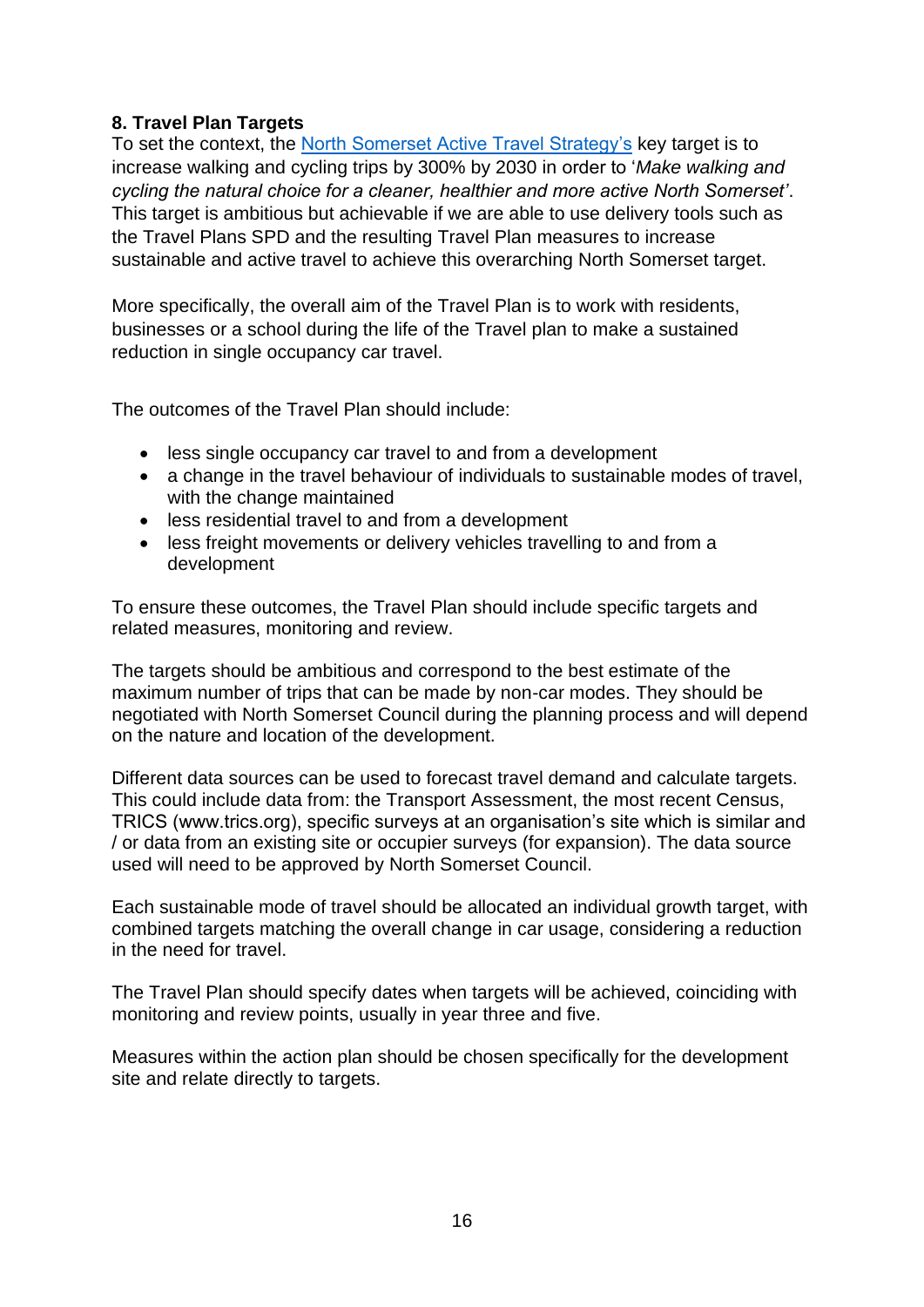## **9. Creating the Travel Plan**

As part of a planning application submission, a Travel Plan Statement or a Travel Plan should be created using the relevant Modeshift STARS website, which is free for organisations submitting planning applications to North Somerset, as well as all schools.

[STARS Business](https://www.modeshiftstars.org/business/) and [STARS Community](https://www.modeshiftstars.org/community/) (formerly known as STARSfor) is for business and residential Travel Plans and is suitable for workplaces, retail, leisure, residential sites and colleges and universities. Modeshift [STARS Education](file:///C:/Users/local_AEdbrooke/INetCache/Content.Outlook/RWTPHMZC/modeshiftstars.org/education) is the scheme for schools. The Modeshift STARS websites provides an online platform where a Travel Plan can be stored, developed, managed and monitored over time, and is free for all North Somerset based organisations, developers and schools (primary and secondary) to use.

Once information is added to a STARS site, both North Somerset Council and the developer, transport consultant or school can view the plan and its progress. If needed, a PDF of the plan can also be downloaded from the website. For access to the Modeshift website, please contact the sustainable travel team [sustainable.travel@n-somerset.gov.uk](mailto:sustainable.travel@n-somerset.gov.uk) where you will be provided with a log on.

#### **Creating a Residential or Workplace Travel Plan**

Travel Plan officers will review a residential or workplace Travel Plan via the STARS Business and STARS Community website - a separate document does not need to be submitted as part of the planning application.

Under both options 1 and 2, the developer or consultant is responsible for fully completing all sections on the website. See Appendix 2 for more information on what needs to be included.

Additional images and documents can be uploaded to the website and are expected to provide a full picture of the site and proposed plans.

After the planning process, where option 1 has been selected the Council will take ownership of the Travel Plan and update the Modeshift website where appropriate. Where option 2 is selected, the developer retains ownership of the Travel Plan and holds responsibility for updating the Modeshift website.

## **Creating a School Travel Plan**

To submit a Travel Plan as part of a planning application, use the appropriate 'Interim School Travel Plan form' alongside Modeshift STARS, as explained below. Forms can be downloaded from the North Somerset website. A Transport Statement or Transport Assessment should also be submitted alongside the Travel Plan.

There is an opportunity to discuss your Travel Plan with the Sustainable Travel team and to find out about any expectations that they may have regarding its content. Contact the team on [sustainable.travel@n-somerset.gov.uk](mailto:sustainable.travel@n-somerset.gov.uk)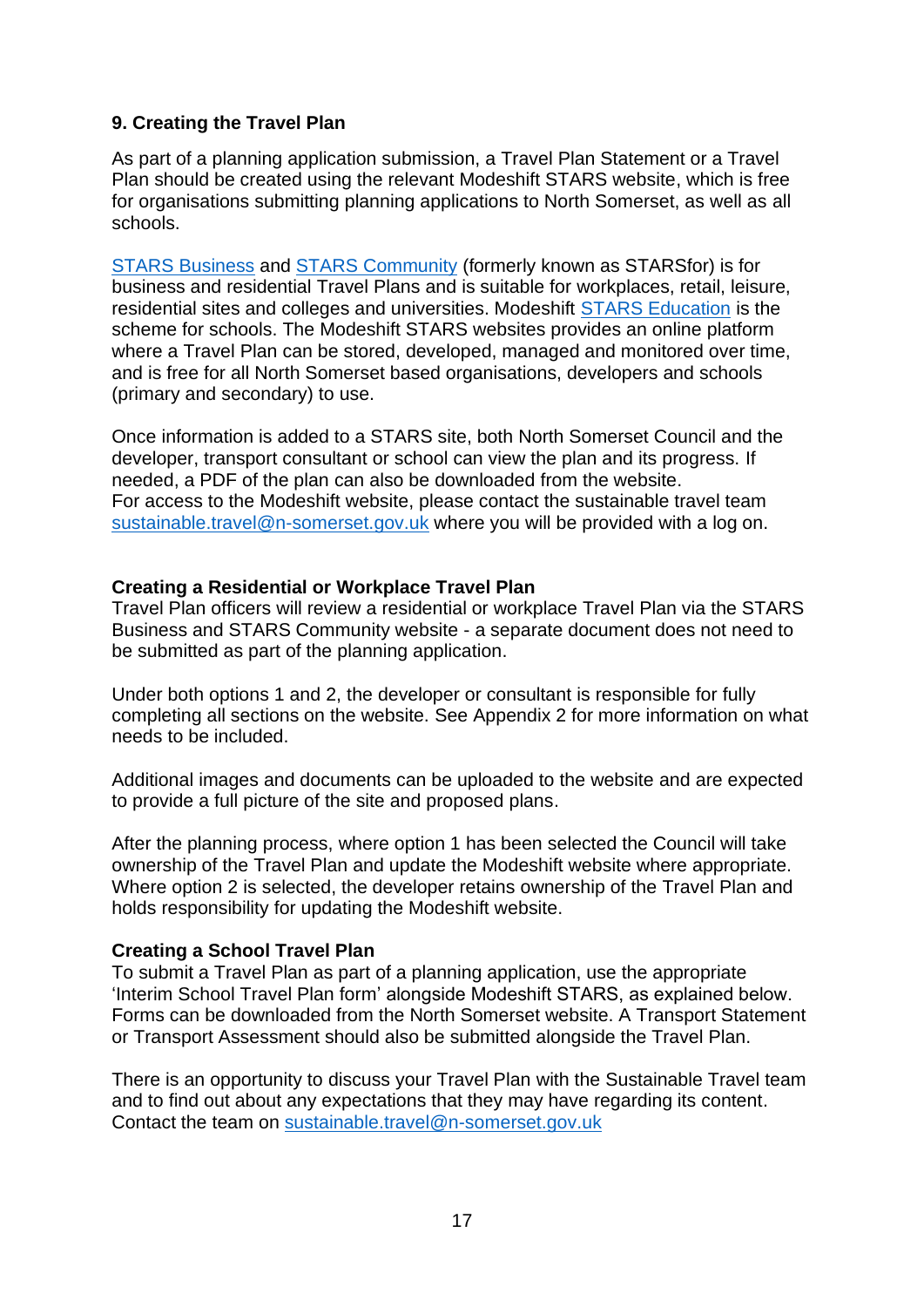New school sites should submit information as part of a planning application using the 'Interim School Travel Plan - New Sites'. The form is designed to allow information to be transferred easily to the Modeshift STARS website when planning approval has been gained. The content in the Modeshift STARS website will then become the school's live Travel Plan and should continue to be maintained.

Existing schools which are expanding their site, should submit a current Travel Plan (using the Modeshift STARS website) as part of a planning application. If the school does not currently have a Travel Plan, they will be required to have an approved STARS Travel Plan in place prior to occupation of the new building.

In addition to this, an 'Interim School Travel Plan - Existing Site' form will need to be completed to provide the additional information required to support the planning application.

Further information may also be requested on a case-by-case basis. Once completed, the form should be uploaded to the school's STARS pages under the Planning Tab.

See Appendix 3 for more information on what needs to be included in a School Travel Plan.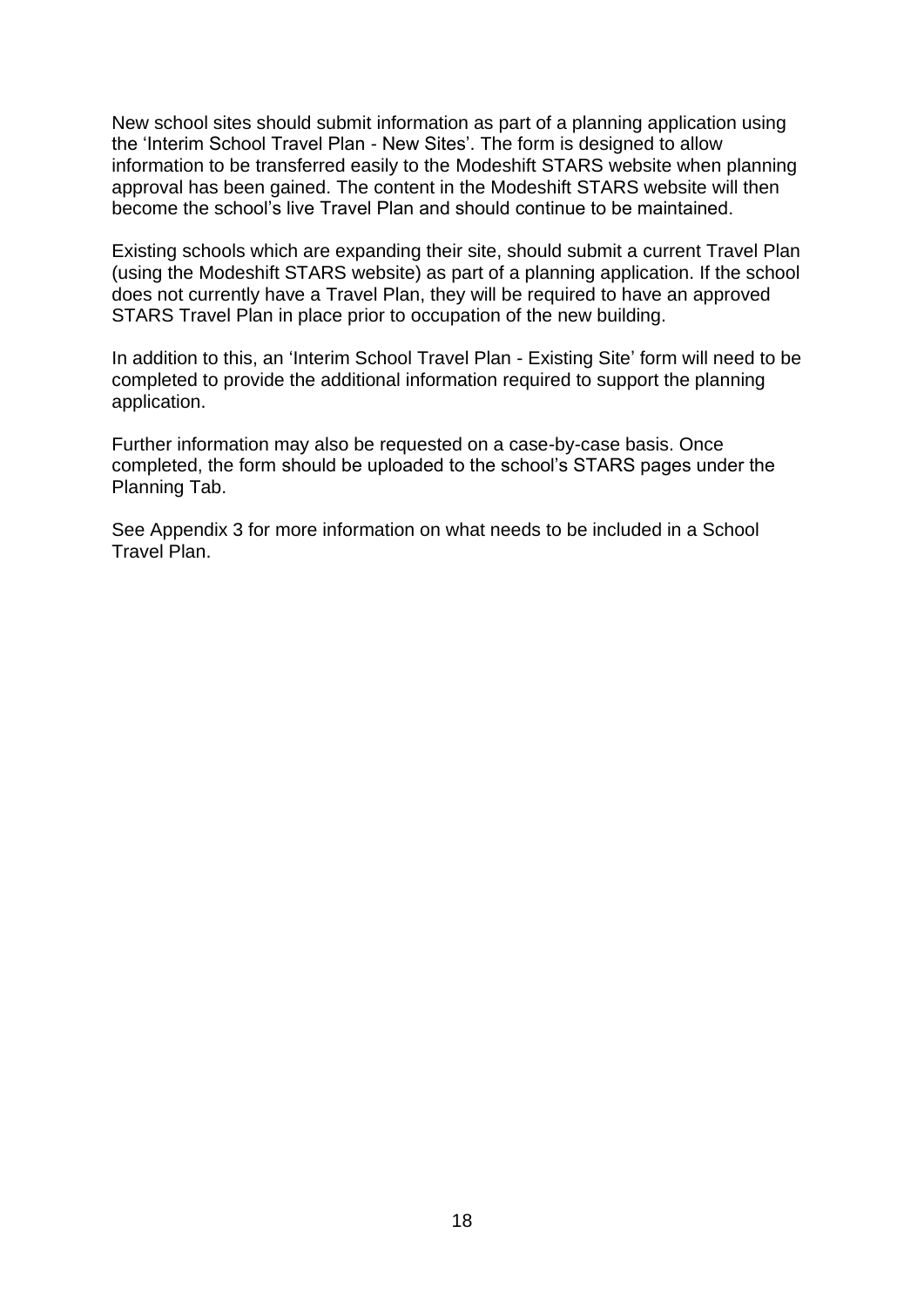# **10. Travel Plan Measures**

The Travel Plan should consider measures which relate to:

- single occupancy car travel
- car sharing
- car parking management strategy
- promotion of public transport use
- promotion of cycling, walking and other types of active travel
- servicing arrangement
- fleet management (where appropriate)
- incentives linked to alternative modes for instance bus ticket discounts, cycle vouchers or a cycle to work scheme
- use of electric vehicles
- use of powered vehicles with low emissions
- avoiding the need to travel

Measures should be appropriate and proportionate to the size, locality and accessibility of the proposed development.

North Somerset Council has a minimum expectation of measures to be included in a Travel Plan. These are listed in Appendix 4 (residential) and Appendix 5 (business) along with possible other measures which could be included.

Under option 1, where the Council takes responsibility for the implementation of the Travel Plan, the selected measures within the Travel Plan will be reviewed and adjusted where necessary.

Developers electing for option 2 are encouraged to procure specific Travel Plan implementation measures from North Somerset Council. Business developers particularly are encouraged to make use of initiatives such as the Travel to Work survey and Travelwest Challenge. Developers should contact the Council at [sustainable.travel@n-somerset.gov.uk a](mailto:sustainable.travel@n-somerset.gov.uk)t the appropriate time to discuss available measures and to agree costs. Possible initiatives include:

- Travel to Work surveys
- The Travelwest Challenge which rewards those who travel by sustainable modes
- Providing Sustainable Travel Advice (Personalised Travel Planning)
- Roadshow events
- Marketing and marketing materials, including promotional packs and maps
- Public transport vouchers
- Cycle vouchers
- Cycle training
- Cycle and electric bike try-out schemes

This list is not exhaustive – further information can be found on the [Travelwest](http://www.travelwest.info/)  [website.](http://www.travelwest.info/)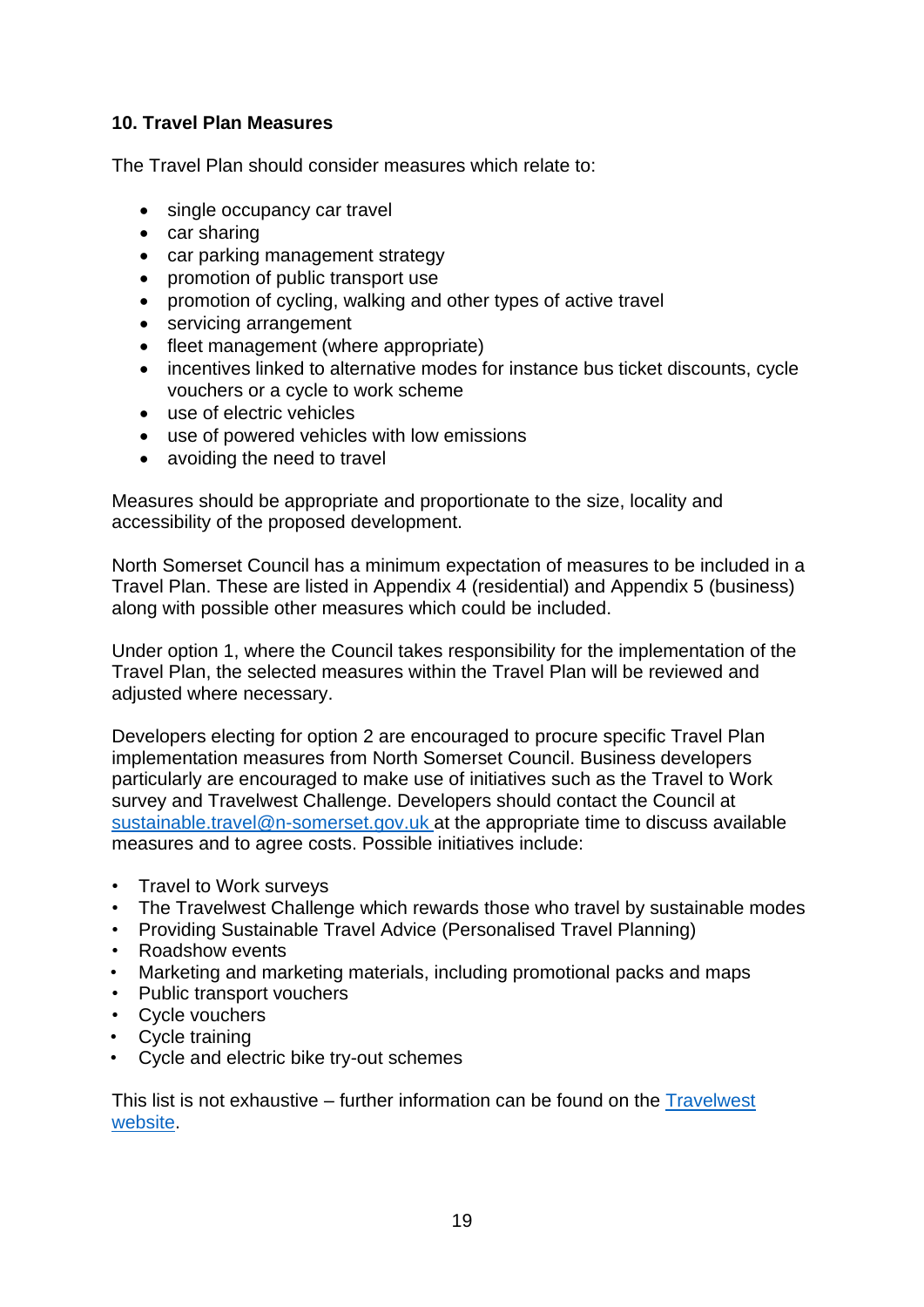Supporting physical infrastructure, for example the provision of electric vehicle charging points, bus stops and cycle facilities should be considered in parallel with the Transport Assessment and be in place prior to occupation.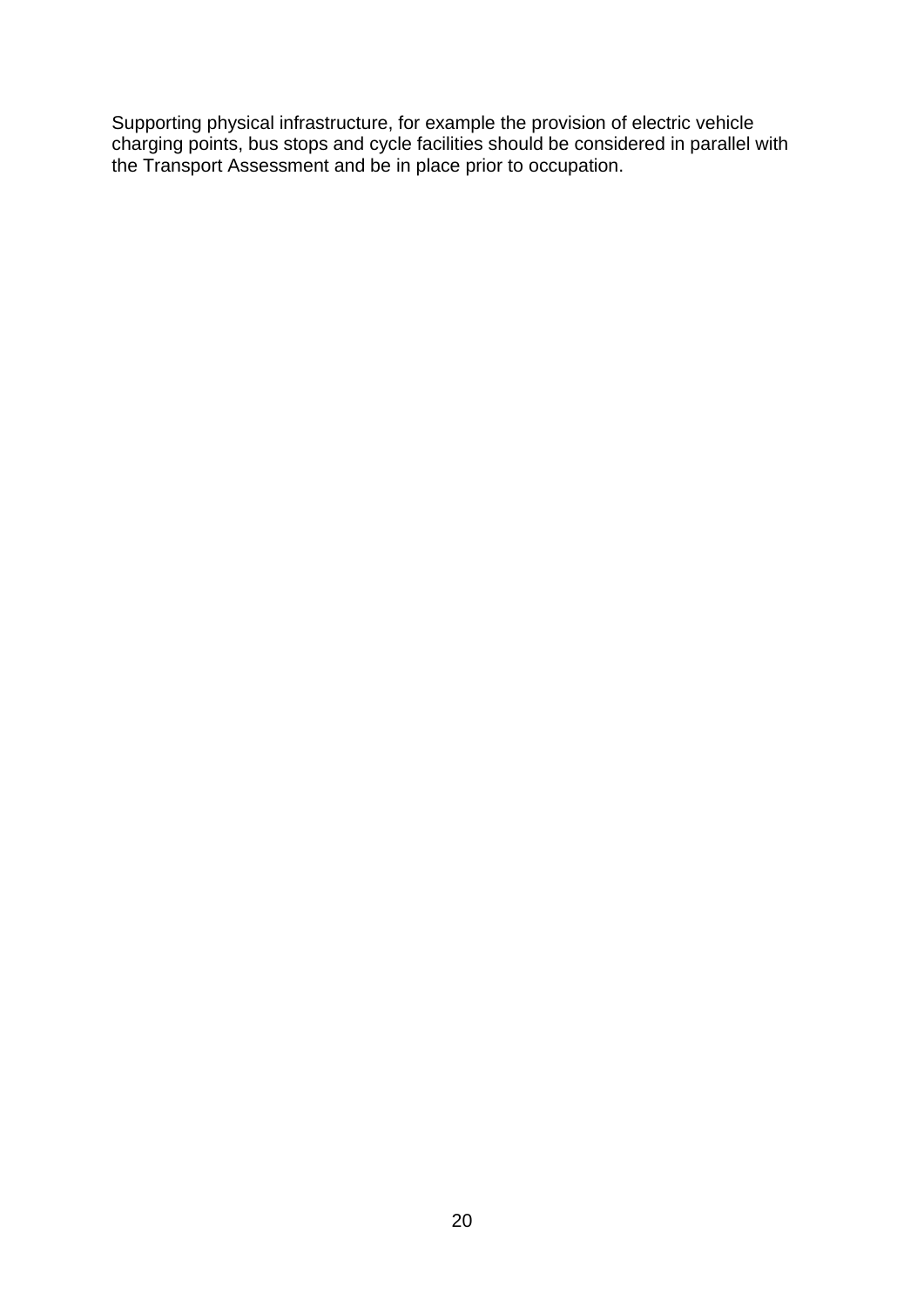# **11. Monitoring**

The monitoring process is carried out after measures have been implemented and provides evidence of whether travel behaviour has changed. The data collected should be compared to baseline data and targets and used to inform the review of the Travel Plan.

At the planning stage, a Travel Plan must include a set of baseline travel data and a description of how monitoring will be undertaken. There should be detail of what data will be collected and how it will be reported on.

The monitoring programme needs to consider the following elements:

- frequency of monitoring
- a description of how surveys will be undertaken
- the duration of surveys
- the use of traffic counters
- resident/employee surveys and the survey return rate
- who will be responsible for the survey work and analysis of the results

The Travel Plan should clearly state who is responsible for monitoring compliance.

Under option 1 the Council will carry out biennial monitoring, with reports uploaded to the Modeshift website.

Under option 2, monitoring reports should be submitted at least biennially over the 5 year period to the Council through the Modeshift website. The timeframe and submission of these reports should be specified in the Travel Plan at the planning stage.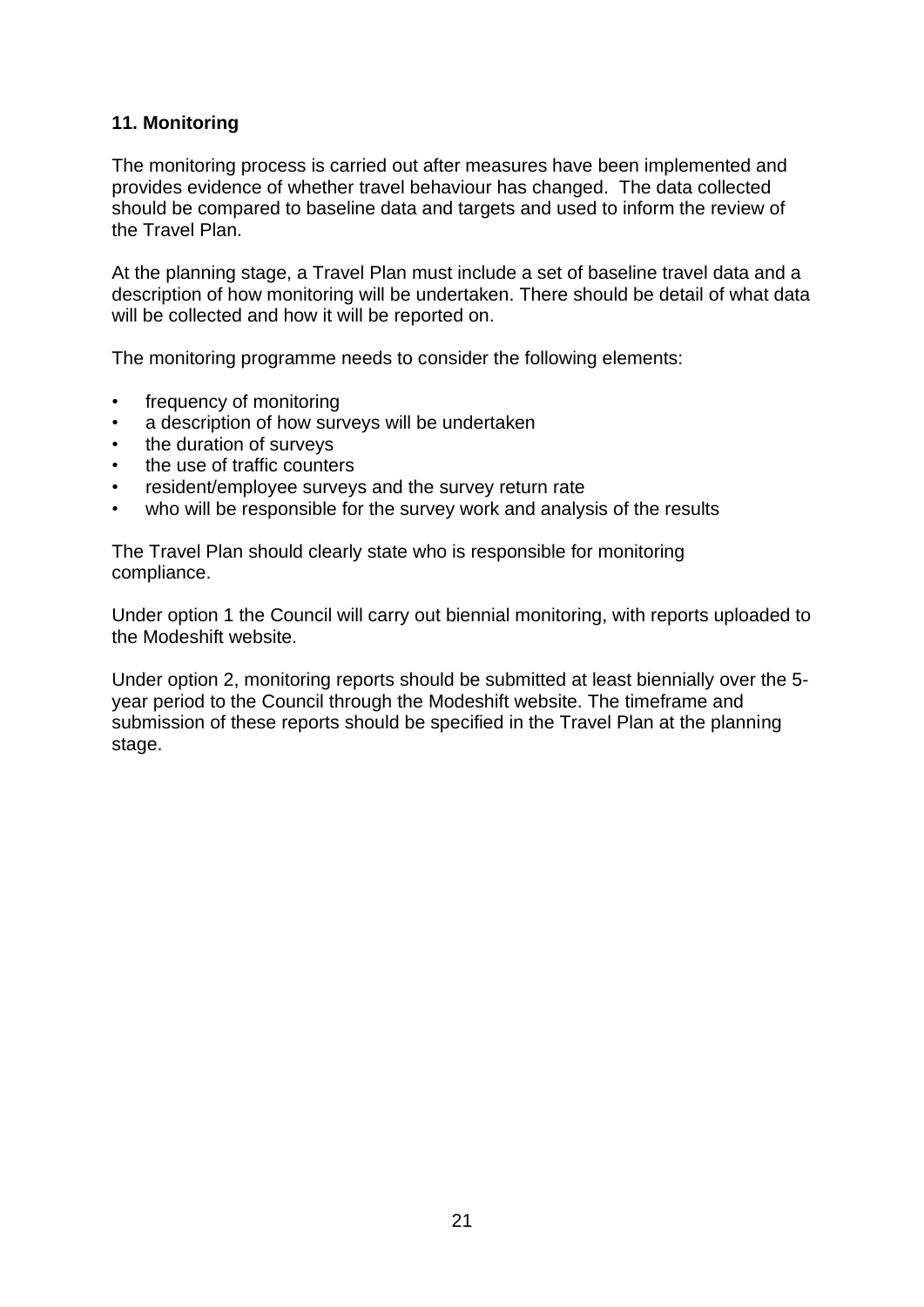## **12. Review**

The review process determines whether the delivery of the Travel Plan is adequate, or if it requires revision and further monitoring.

Under both options 1 and 2 North Somerset Council will undertake reviews during the 5-year life of the Travel Plan.

Under option 1 the council will make changes based on the outcome of the review with the aim of ensuring the Travel Plan is successfully delivered within 5 years.

Under option 2, the review will be in conjunction with the developer/occupier with the opportunity to discuss progress and negotiate changes which are needed to achieve the agreed outcomes.

Timeframes for review should be identified within the Travel Plan during planning. The review is usually biennially after monitoring has taken place in years 1, 3 and 5.

The review enables the Travel Plan to be adjusted and under option 2, tries to avoid the need for the council to draw on the bond.

The review will:

- use the monitoring data to check progress against outcomes, objectives and targets
- assess whether outcomes are likely to be achieved within the agreed timescales
- consider the effectiveness of individual measures
- discuss, through the Steering Group, any variations in the measures and their implementation that may be needed to ensure that outcomes and targets are met in the future

Once alternative courses of action have been agreed, under option 2 the Travel Plan will need to be adjusted on the Modeshift website by the developer and then approved by the Council, and the monitoring process can then continue in the subsequent time period.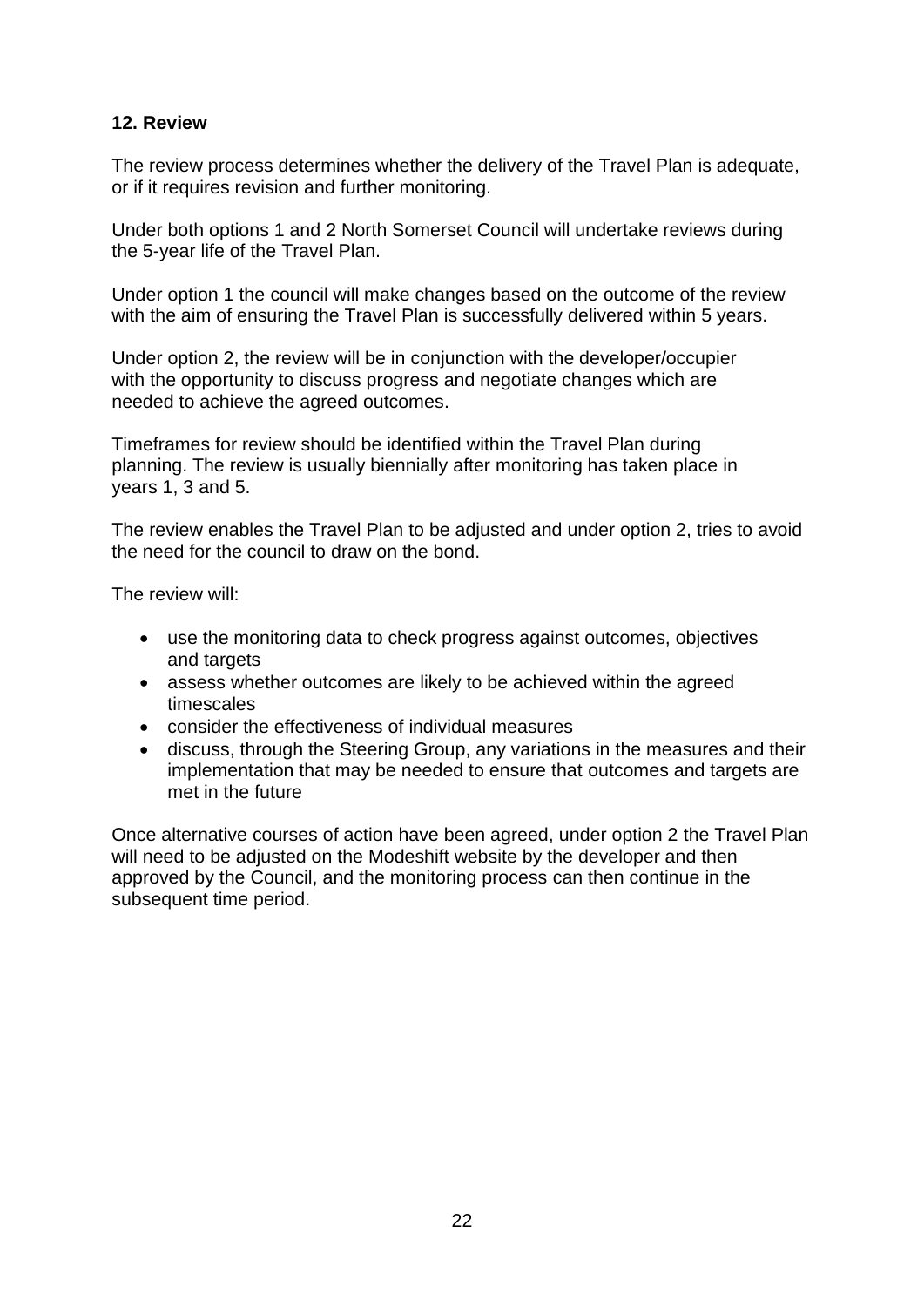## **13. Enforcement and Drawing on the Bond**

The progress of the Travel Plan will be evident through the monitoring and review cycle. The Council will seek to remedy any situation through negotiation and may require the developer to extend the implementation and monitoring period of the Travel Plan if adequate evidence is not submitted to show the measures within the Travel Plan have been implemented. This may incur additional monitoring audit fees.

In addition, where measures are not satisfactorily delivered, the council reserves the right to draw on the bond at any point during the 5-year life of the Travel Plan or after any extended monitoring period. The amount drawn upon would be calculated to allow the Council to implement site specific remedial measures.

Where measures have been satisfactorily implemented over the 5-year period, the council will not draw on the bond.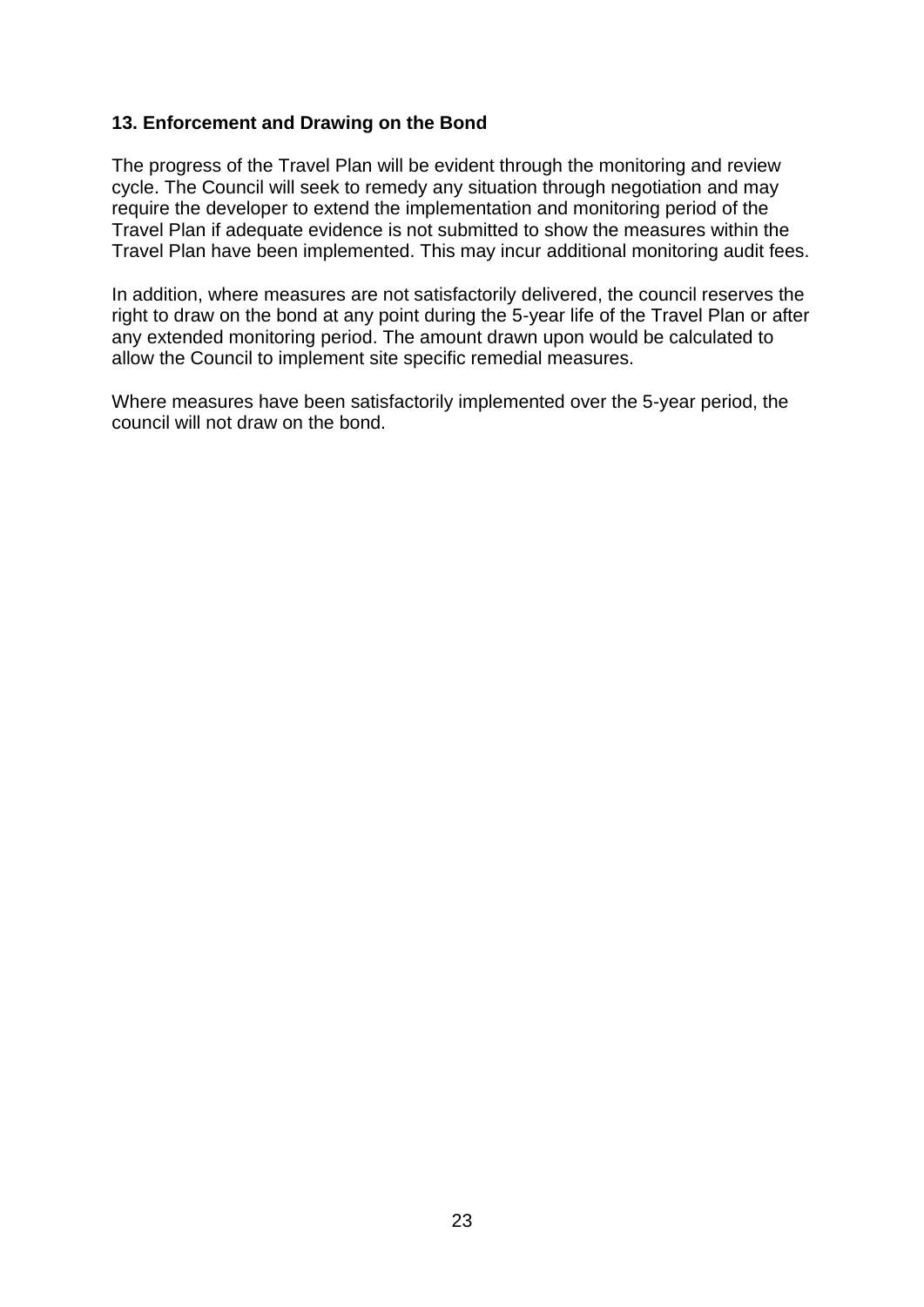# **Appendix 1 – Content of the Travel Plan Statement (create using Modeshift STARS)**

| 1. About the Site                           | Include basic information about the developer such as:<br>the site name, the address, details of occupation and build<br>out, main contacts, details of Travel Plan Coordinator and<br>aims and objectives of Travel Plan                                                                                                                                                                                                                                                                                                                                                                                        |
|---------------------------------------------|------------------------------------------------------------------------------------------------------------------------------------------------------------------------------------------------------------------------------------------------------------------------------------------------------------------------------------------------------------------------------------------------------------------------------------------------------------------------------------------------------------------------------------------------------------------------------------------------------------------|
| 2. Site Audit                               | Provide detail of travel options to and from the site<br>including: location details, site plans, layouts, travel and<br>transport, infrastructure (eg cycle stands, storage,<br>facilities, bus routes and stops, access arrangements)                                                                                                                                                                                                                                                                                                                                                                          |
| 3. Sustainable Travel<br><b>Action Plan</b> | Provide detail of measures which will be carried out, cost<br>provision and timescales for implementation.<br>A minimum requirement is:<br>provision of Travel Information Packs<br>personalised travel planning opportunity for all<br>residents<br>promotion of www.travelwest.info and<br>www.betterbybike.info websites<br>Provision and promotion of sustainable travel<br>information available in estate agents, show rooms<br>etc.<br>This is in addition to hard infrastructure measures such as<br>cycle parking and electric vehicle charging points, as per<br>the North Somerset Parking Standards. |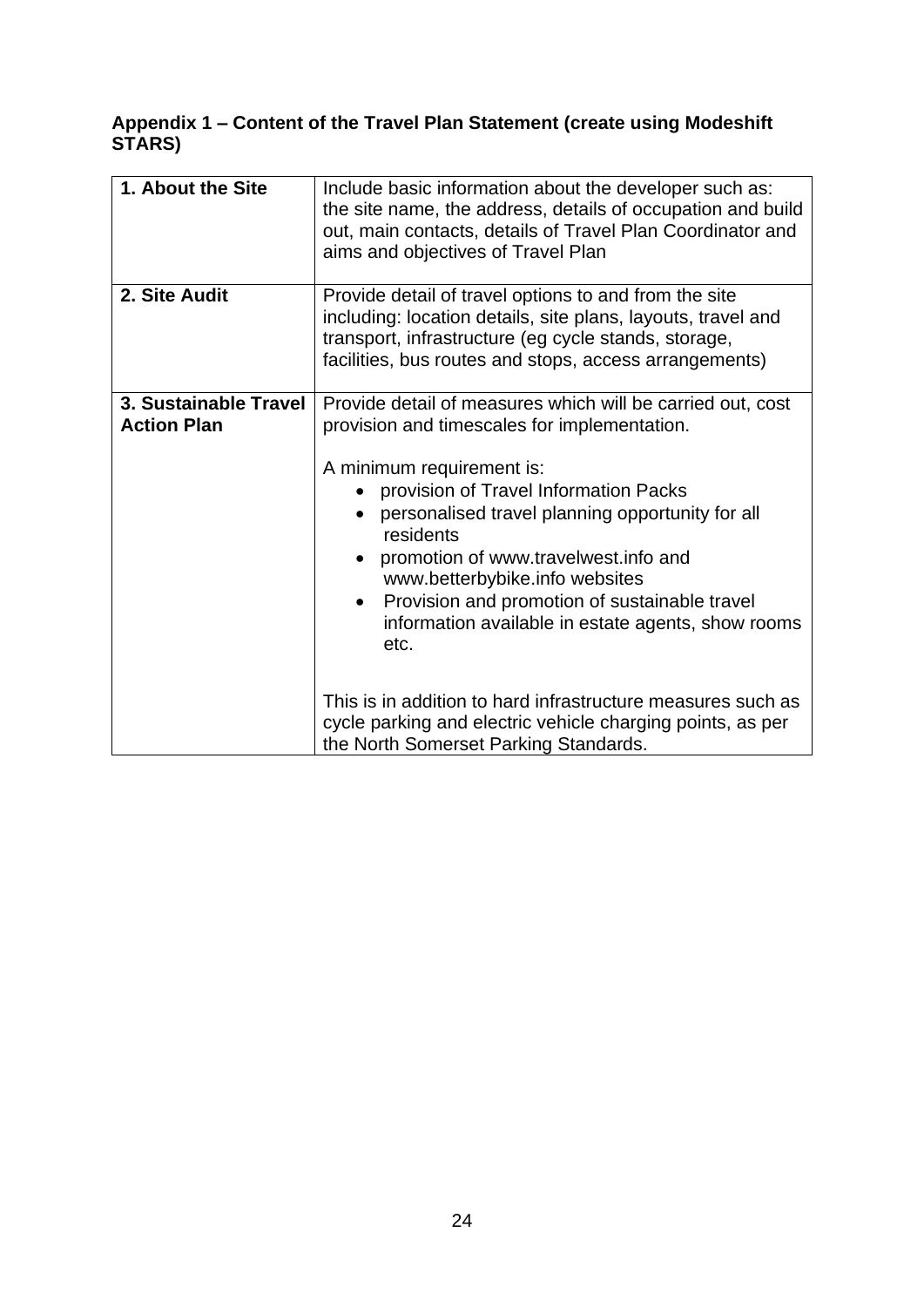# **Appendix 2 - Content of the Workplace and Residential Travel Plan**

Content for the Travel Plan should be entered into the Modeshift website <https://www.modeshiftstars.org/> as detailed in Chapter 9. Further detail of content required is detailed below.

| 1. About the Site   | Include basic information about the developer such as: the<br>site name, the address, introduction, details of occupation<br>and build out, main contacts, details of Travel Plan<br>Coordinator and aims and objectives of Travel Plan.                                                                                                                          |
|---------------------|-------------------------------------------------------------------------------------------------------------------------------------------------------------------------------------------------------------------------------------------------------------------------------------------------------------------------------------------------------------------|
| 2. Working<br>Group | Enter working group contacts in this section once known.<br>This may include the developer, public transport operator,<br>neighbouring businesses, a resident group and other local<br>interest groups.                                                                                                                                                           |
|                     | For workplaces this group would also include support from<br>Senior Management and include involvement from<br>departments across the organisation such as Human<br>Resources, Facilities, Finance, Marketing and<br>Communications and Health and Safety.                                                                                                        |
|                     | This section may not be fully completed at the planning<br>stage but should be complete by the time building<br>commences.                                                                                                                                                                                                                                        |
| 3. Site Audit       | Provide detail of travel options to and from the site<br>including: location details, site plans, layouts, pedestrian<br>flows, travel and transport, infrastructure (e.g. cycle stands,<br>storage, facilities, bus routes and stops, access<br>arrangements). Also provide arrangements for car travel<br>and parking as well as a parking management strategy. |
|                     | For both residential and workplace plans, the site audit<br>should be reviewed and resubmitted annually.                                                                                                                                                                                                                                                          |
| 4. Travel Surveys   | The North Somerset Travel Plan Officer will assign a travel<br>survey through the Modeshift system. This can be<br>completed electronically or on paper (and inputted into the<br>system), or a mixture of both. The travel plan officer can<br>create additional surveys if needed.                                                                              |
|                     | Prior to development, baseline data can be ascertained<br>using census data for the ward, or data from a similar<br>development or business. This data can be uploaded as<br>PDF in the "Additional Surveys" tab. Trip rates can be<br>stored here too.                                                                                                           |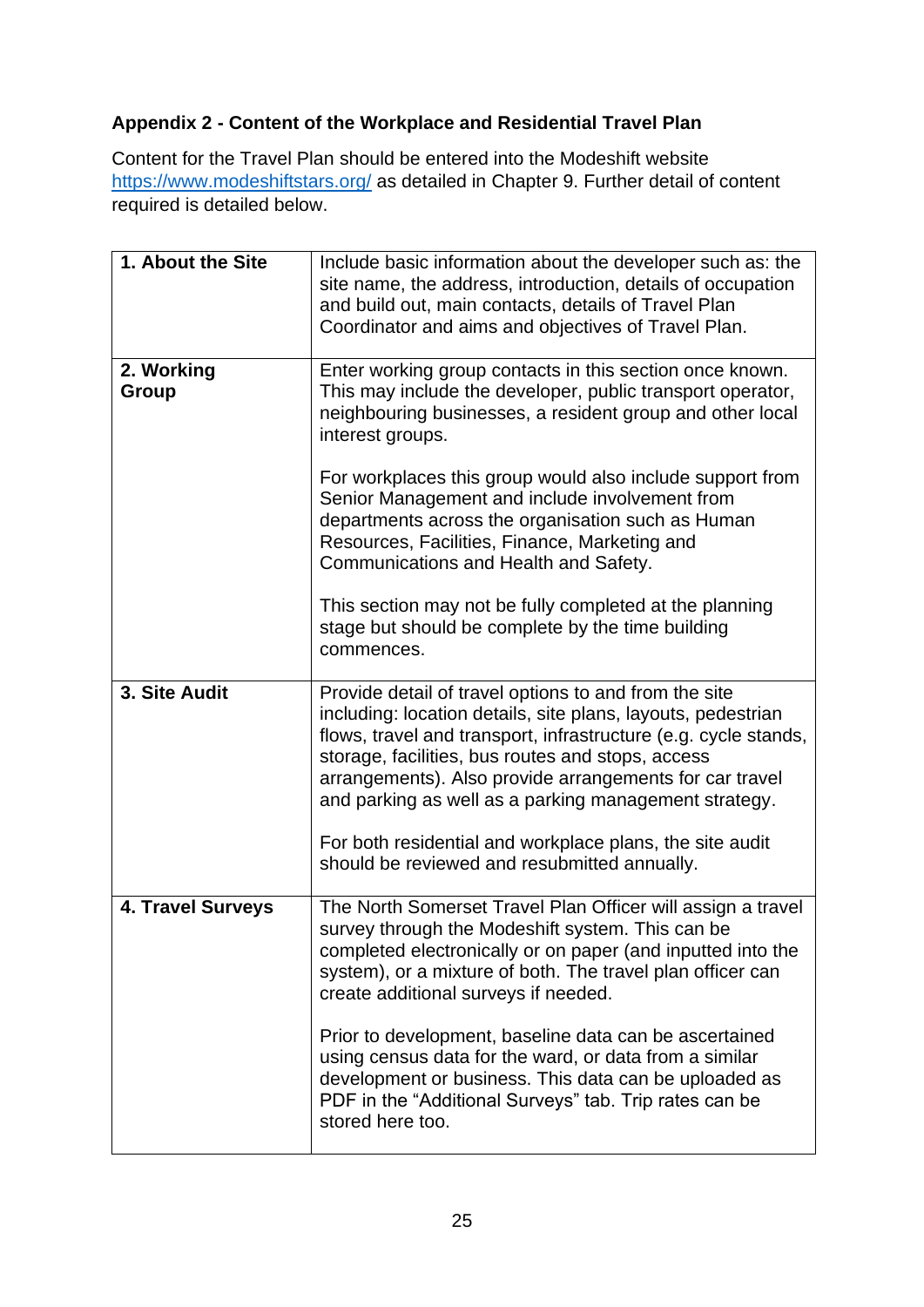|                                             | We require a baseline residential survey to be undertaken<br>upon 30 <sup>th</sup> occupation, and annually thereafter for the life of<br>the travel plan.                                                                                                                                                      |
|---------------------------------------------|-----------------------------------------------------------------------------------------------------------------------------------------------------------------------------------------------------------------------------------------------------------------------------------------------------------------|
|                                             | For workplaces we require a baseline staff survey to be<br>undertaken on Stars Business within 3 months of first<br>occupation, and annually thereafter for the life of the travel<br>plan.                                                                                                                     |
|                                             | Automatic Traffic Counts may also be appropriate over the<br>same timescales.                                                                                                                                                                                                                                   |
|                                             | A response rate of 30% and higher is acceptable for both<br>resident and workplace travel surveys.                                                                                                                                                                                                              |
|                                             | We require targets to be added. There should be a car<br>reduction target and growth targets for each mode of<br>sustainable travel. These targets are negotiable with North<br>Somerset Council during the planning process.                                                                                   |
| 5. Travel and<br><b>Transport Issues</b>    | This section is to record issues at the development site as<br>they arise                                                                                                                                                                                                                                       |
| 6. Sustainable<br><b>Travel Action Plan</b> | This is the key section to add, create and report on<br>measures that support sustainable travel at the<br>development.                                                                                                                                                                                         |
|                                             | Appendix 4 and 5 provides a list of measures which could<br>be included. For plans to be approved, the minimum<br>requirement in each section listed must be included.<br>Further measures should be chosen based on the<br>accessibility assessment and information compiled in the<br>site audit and surveys. |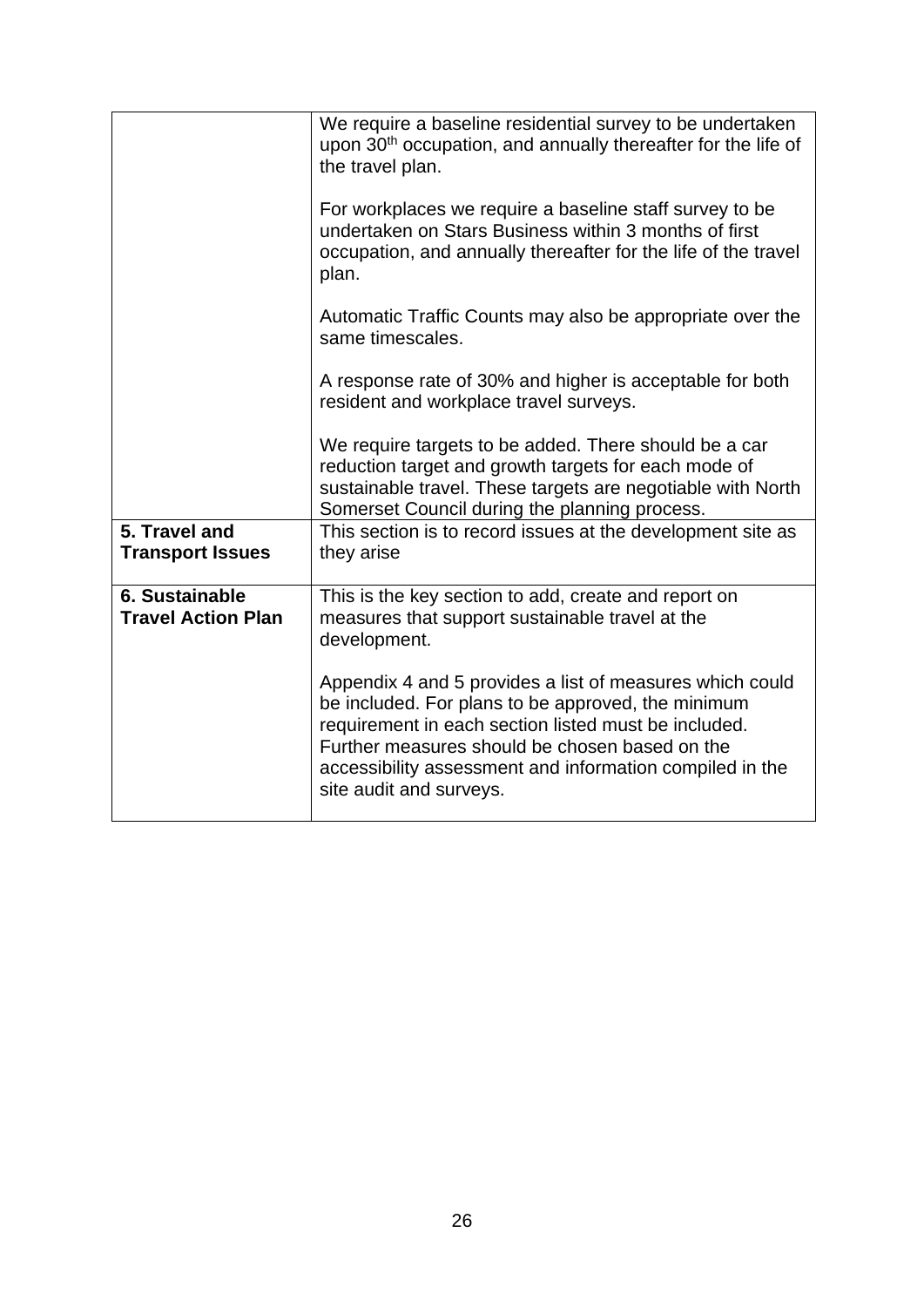# **Appendix 3 - Content of the Schools Travel Plan**

Content for the Travel Plan should be entered into Modeshift STARS [modeshiftstars.org/education](https://www.modeshiftstars.org/education/) as detailed in Chapter 9. Further detail of content required is included below.

Schools should read the Modeshift STARS document 'User Guide – Getting Accredited'. Modeshift has produced a range of free resources, including guidance documents, campaign toolkits and educational resources that are suitable for both primary and secondary schools. For more information and access to your schools travel plan account on Modeshidt STARS, contact the Schools Officer at [Sustainable.Travel@n-somerset.gov.uk.](mailto:Sustainable.Travel@n-somerset.gov.uk)

For a Schools Travel Plan required as part of a planning application, you will need to complete sections of a STARS online travel plan and also supply the additional information requested via the appropriate 'Interim School Travel Plan' form. As a minimum standard we will be looking for:

- A designated Travel Plan co-ordinator (Travel Champion)
- Establishment of a working group
- Clear identification of the travel and transport issues at the site. (These are what the plan will seek to mitigate)
- Surveys and consultation exercises undertaken
- A range of initiatives to increase active and sustainable travel to the site that will be implemented before and after occupation
- Monitoring schedule

For existing sites, the STARS Travel Plan should be up to date and include a recent Modeshift survey of current and preferred travel modes. The Action Plan should also include sustainable travel initiatives that will be implemented before and after the development is completed.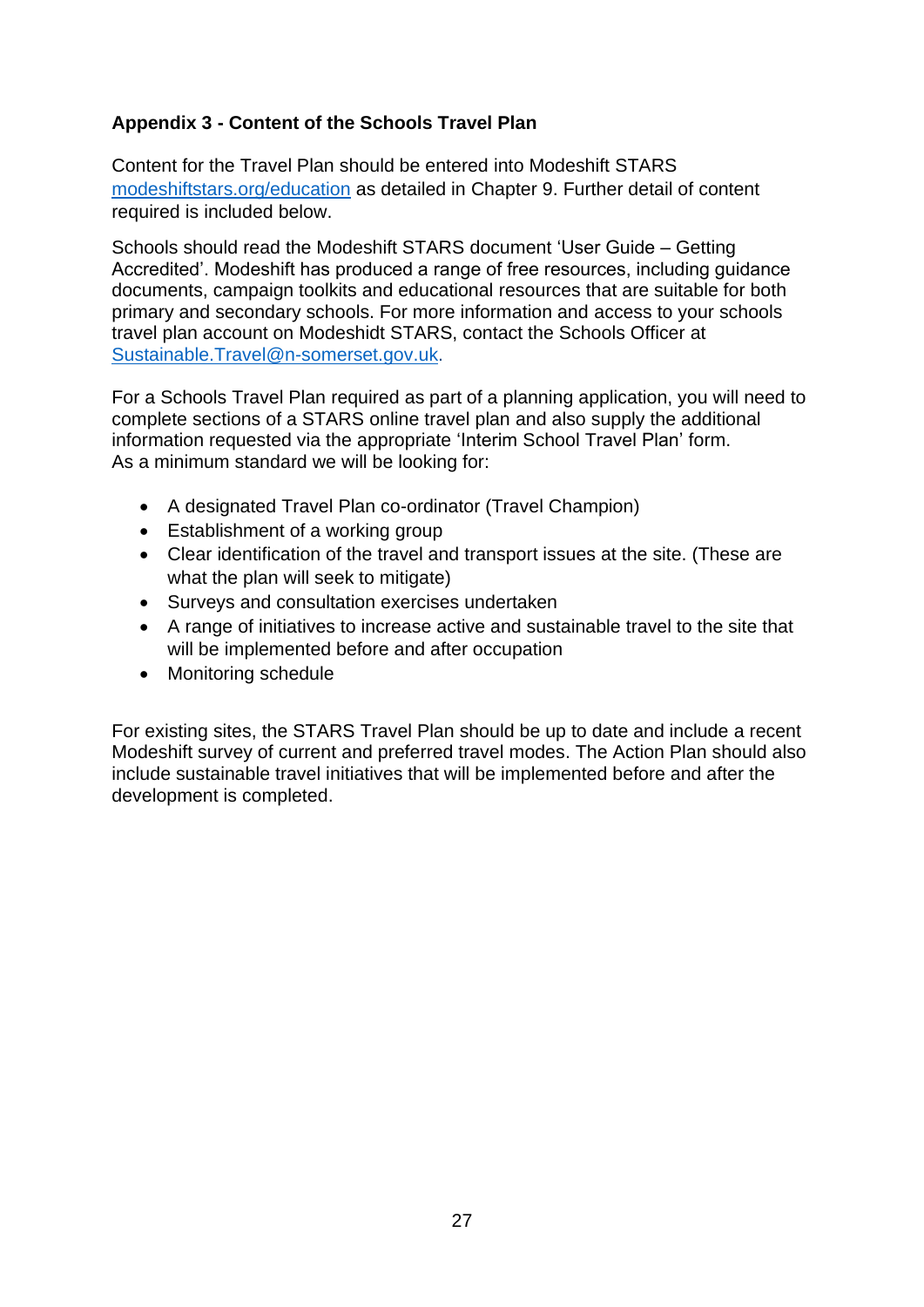# **Appendix 4 – Residential Travel Plan Measures**

Measures listed in **bold** are a minimum requirement. This list is not exhaustive and North Somerset Council invite developers to incorporate new, innovative solutions within a bespoke Travel Plan.

|            | <b>Residential</b>                                                             |  |  |
|------------|--------------------------------------------------------------------------------|--|--|
| Marketing  | Travel Information Packs provided to all new residents should                  |  |  |
| the Travel | contain:                                                                       |  |  |
| Plan       | Contact details of the Travel Plan Co-ordinator<br>$\circ$                     |  |  |
|            | Details of online journey planner<br>$\circ$                                   |  |  |
|            | Details of local sustainable travel modes available<br>$\circ$                 |  |  |
|            | Local bespoke travel map<br>$\circ$                                            |  |  |
|            | North Somerset Cycle Map<br>$\circ$                                            |  |  |
|            | <b>Advice leaflets</b><br>$\circ$                                              |  |  |
|            | Car share information<br>$\circ$                                               |  |  |
|            | ○ Details of Borrow a Bike scheme                                              |  |  |
|            | Car Club information (if relevant)<br>$\circ$                                  |  |  |
|            | Bus timetables, ticketing options<br>$\circ$                                   |  |  |
|            | Sustainable Travel Voucher details<br>$\circ$                                  |  |  |
|            | Packs should be easily accessible and designed to engage and                   |  |  |
|            | inspire residents. For an example see                                          |  |  |
|            | www.travelwest.info/movinghome.                                                |  |  |
|            | Information about the provision and promotion of sustainable<br>٠              |  |  |
|            | travel available in estate agents, show rooms etc.                             |  |  |
|            | Voucher for residents to spend flexibly on sustainable and active<br>$\bullet$ |  |  |
|            | travel. This might be on bus taster tickets or cycling equipment.              |  |  |
|            | Personalised Travel Planning with induction sessions and<br>٠                  |  |  |
|            | welcome packs for new residents and sales staff                                |  |  |
|            | <b>Promotion of TravelWest and Better by Bike</b>                              |  |  |
|            | www.travelwest.info and www.betterbybike.info websites                         |  |  |
|            | Sustainable travel information for residents available<br>$\bullet$            |  |  |
|            | digitally and on the development's website                                     |  |  |
|            | Prominently placed notice boards containing public transport<br>٠              |  |  |
|            | maps, car sharing, car clubs, cycling and walking routes and                   |  |  |
|            | related information                                                            |  |  |
|            | Regular social media, travel meetings and roadshows for<br>$\bullet$           |  |  |
|            | communication with staff                                                       |  |  |
|            | Media for communication with visitors, accessible on an external               |  |  |
|            | web page or newsletter                                                         |  |  |
|            | Community travel website and events                                            |  |  |
|            | Participate in national promotional events, for example<br>$\bullet$           |  |  |
|            | National Bike Week, National Car Free Day, Bike2Work Days,                     |  |  |
|            | The Travelwest Challenge                                                       |  |  |
|            | Travel Plan Co-ordinator to join any local appropriate networks<br>٠           |  |  |
|            | attended by other Travel Plan Co-ordinators. Network and Cycle                 |  |  |
|            | Champion scheme                                                                |  |  |
|            | Periodic issue of travel newsletter                                            |  |  |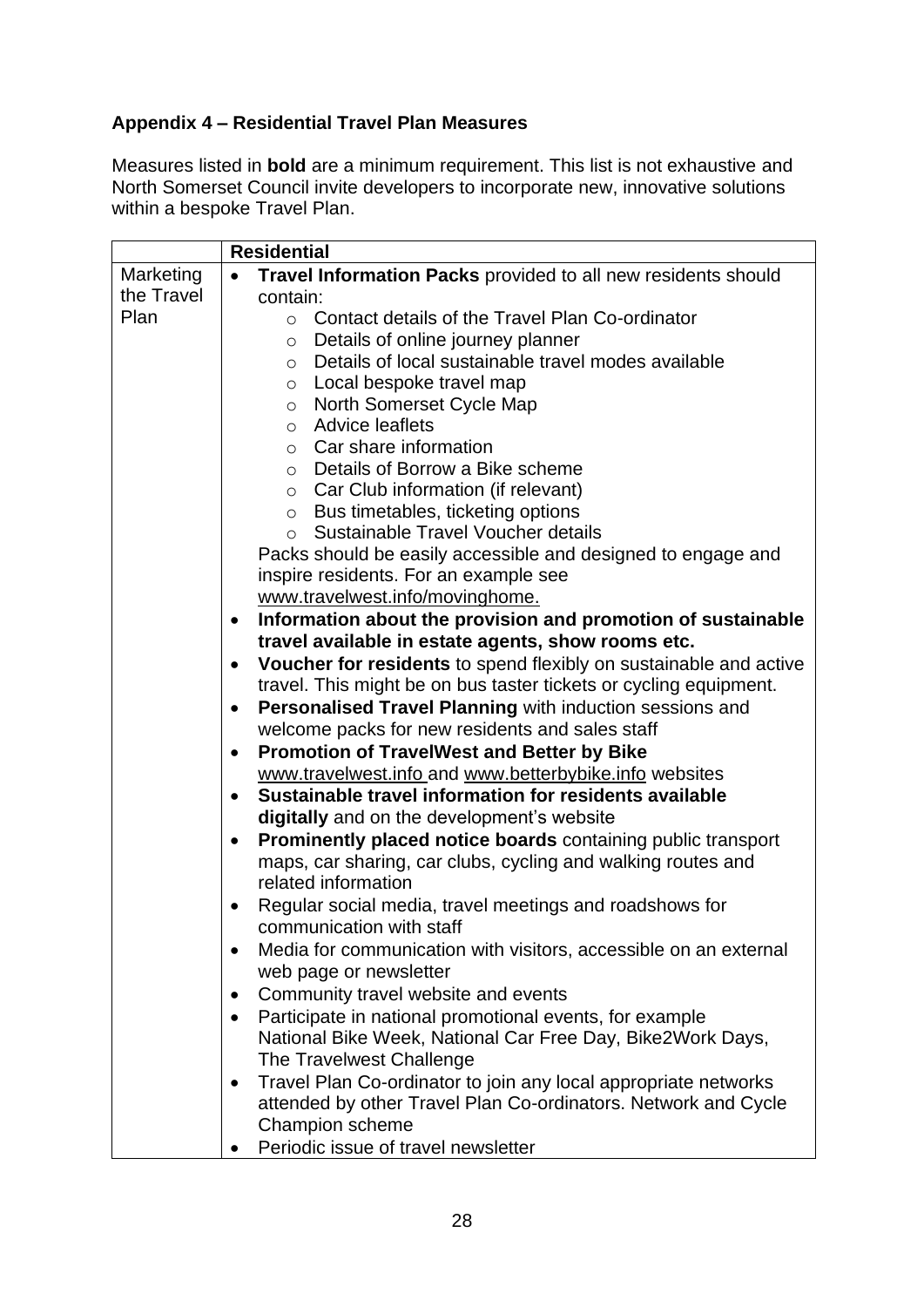| Minimise<br>single<br>occupancy<br>car travel | Provide directions to the site (inline and in marketing<br>$\bullet$<br>materials) that promote active travel, public transport and car<br>sharing over solo car travel<br>Monitoring of on street parking and addressing issues<br>$\bullet$<br>Promotion of a car-share matching service<br>$\bullet$<br>Annual event for residents to meet each other with a view to<br>$\bullet$<br>setting up car sharing. This may be part of a wider sustainable<br>travel event<br>Electric Vehicle charging points, as per North Somerset's<br><b>Parking Standards SPD</b><br>Taxi-sharing service<br>$\bullet$<br>Delivery of a car club vehicle including discounted membership<br>for residents<br>Raise awareness of impact and costs of car ownership costs<br>$\bullet$       |
|-----------------------------------------------|-------------------------------------------------------------------------------------------------------------------------------------------------------------------------------------------------------------------------------------------------------------------------------------------------------------------------------------------------------------------------------------------------------------------------------------------------------------------------------------------------------------------------------------------------------------------------------------------------------------------------------------------------------------------------------------------------------------------------------------------------------------------------------|
| Promotion<br>of Public<br>Transport<br>Use    | Active dissemination of public transport information in<br>$\bullet$<br>coordination with North Somerset Council and bus and train<br>service providers<br>Real time bus information at the developments' bus stops<br>$\bullet$<br>Promotion of bus checker apps<br>$\bullet$<br>https://travelwest.info/apps<br>Promote bus travel through an event or week such as 'Catch the<br>Bus' week<br>A contribution to, or provision of, new bus service for large<br>$\bullet$<br>developments<br>Improvement of public transport waiting environments<br>$\bullet$<br>Facilities to improve interchange with other forms of travel, e.g.<br>$\bullet$<br>cycle parking at interchanges                                                                                          |
| Promotion<br>of Cycling                       | Cycle parking and storage for residents and visitors as per<br>$\bullet$<br><b>North Somerset Parking Standards SPD</b><br><b>Borrow a Bike scheme</b> – contact North Somerset Council for<br>details of any scheme available<br>Event each year to promote cycling which may be breakfasts<br>and Dr Bike sessions, security bike marking, led bike rides or<br>cycle skills training<br>Cycle Maps - contact North Somerset Council for details of maps<br>that may be available<br>Promotion of health benefits<br>For larger developments, create a cycle friendly network,<br>$\bullet$<br>including links to key destinations<br>Cycling club or bike user group set up for residents<br>٠<br>Increase bike stands if demand exceeds capacity after<br>٠<br>monitoring |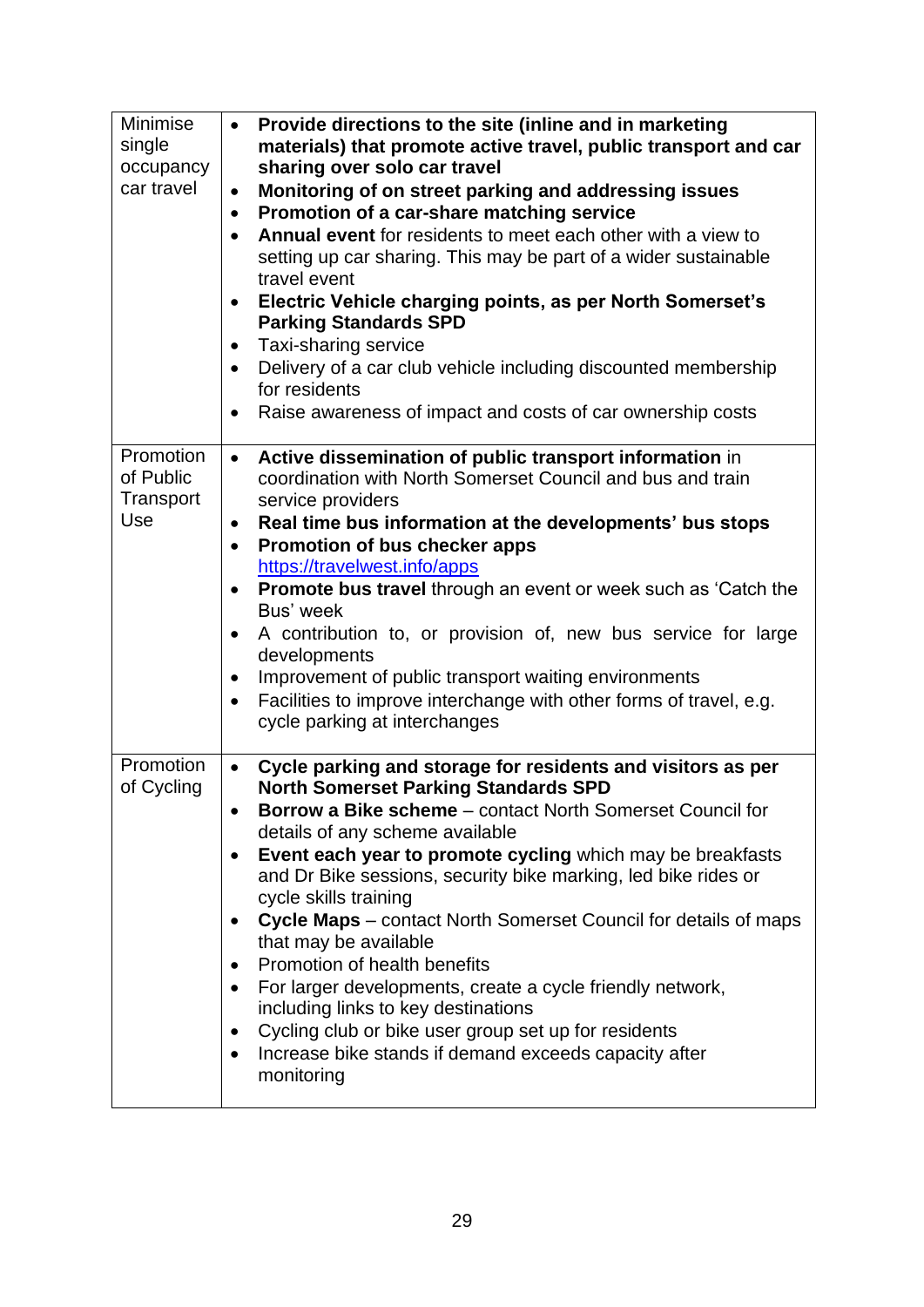| Promotion<br>of Walking                           | Appropriate well-lit and signed footpaths<br>$\bullet$<br>Adequate site pedestrian access points<br>$\bullet$<br><b>Walking maps for residents</b><br>$\bullet$<br>Hold promotional events such as 'Walk to Work week'<br>$\bullet$<br>Promotion of health benefits                                                                                                                                                                                                                                                                                                                                                                                                                                                                                                                                                              |
|---------------------------------------------------|----------------------------------------------------------------------------------------------------------------------------------------------------------------------------------------------------------------------------------------------------------------------------------------------------------------------------------------------------------------------------------------------------------------------------------------------------------------------------------------------------------------------------------------------------------------------------------------------------------------------------------------------------------------------------------------------------------------------------------------------------------------------------------------------------------------------------------|
| Servicing<br>arrangeme<br>nts (where<br>relevant) | <b>Broadband access</b><br>$\bullet$<br>Provision for managing delivery and freight activity associated with<br>$\bullet$<br>the site, including during construction, for example through a<br>freight consolidation centre or collaborative procurement<br>Short-stay parking lay-bys (e.g. allocated parking for home<br>$\bullet$<br>deliveries, unloading) where applicable<br>Co-operation with other site users on common purchasing and<br>$\bullet$<br>recycling policies, to reduce delivery vehicle movements<br>Home delivery of products with drop-off point, where applicable<br>$\bullet$<br>Local sourcing of raw materials / produce<br>Measures to ensure site users have access to key facilities and<br>$\bullet$<br>services where they cannot easily access them by walking, cycling<br>or public transport |
| Monitoring<br>actions                             | Baseline resident travel survey within 3 months of first<br>$\bullet$<br>occupation, followed by at least biennial travel surveys for the life<br>of the travel plan<br><b>Review actions</b> at least biennially and update according to survey<br>$\bullet$<br>results<br>Trip counts at least biennially across all modes at the<br>development entry and exit points<br>Report submitted to the Council at least biennially to monitor<br>$\bullet$<br>progress towards targets, and report on activity carried out.<br>Counts of bikes on bike stands in community spaces (if applicable)                                                                                                                                                                                                                                   |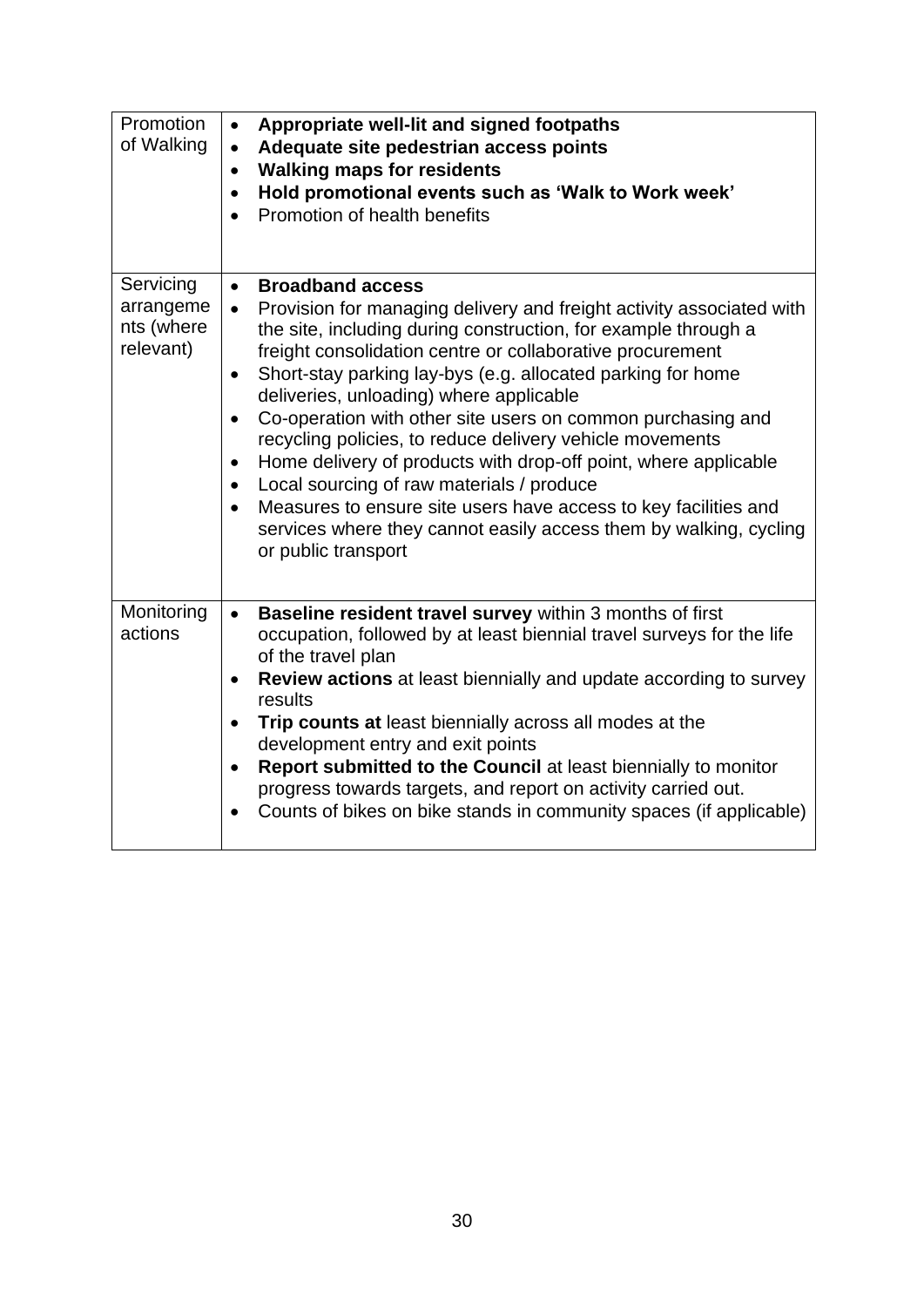# **Appendix 5 – Business Travel Plan Measures**

|                    | <b>Business</b>                                                                             |
|--------------------|---------------------------------------------------------------------------------------------|
| Marketing the      | Travel information packs provided to all new starters<br>$\bullet$                          |
| <b>Travel Plan</b> | Personalised Travel Planning for all new starters and<br>$\bullet$                          |
|                    | opportunities available for staff available                                                 |
|                    | Promotion of TravelWest and Better by Bike websites and<br>٠                                |
|                    | social media www.travelwest.info and www.betterbybike.info                                  |
|                    | websites.                                                                                   |
|                    | Company intranet or equivalent shows sustainable travel<br>$\bullet$                        |
|                    | information for staff                                                                       |
|                    | Noticeboards display travel information and initiatives<br>٠                                |
|                    | Regular social media posts (Facebook, LinkedIn, Twitter,                                    |
|                    | Yammer) for staff and / or customers<br>Roadshow events for communication with staff and to |
|                    | ٠<br>promote initiatives                                                                    |
|                    | Communication of travel information with visitors, accessible on<br>$\bullet$               |
|                    | an external webpage or newsletter                                                           |
|                    | Participate in national promotional events, for example<br>$\bullet$                        |
|                    | National Bike Week, National Car Free Day, Bike2Work                                        |
|                    | Days, The Travelwest Challenge                                                              |
|                    | Travel Plan Co-ordinator to join any local appropriate networks<br>$\bullet$                |
|                    | attended by other Travel Plan Co-ordinators. Network and Cycle                              |
|                    | Champion scheme                                                                             |
|                    | Periodic issue of travel newsletter<br>$\bullet$                                            |
| Minimise           | Car park management strategy to reduce usage but ensure<br>$\bullet$                        |
| single             | cars aren't displaced to surrounding streets.                                               |
| occupancy          | Car-share promotion with incentives for staff and regular<br>$\bullet$                      |
| car travel         | events                                                                                      |
|                    | Join and encourage use of a car sharing platform such as<br>$\bullet$                       |
|                    | joinmyjourney.com                                                                           |
|                    | Taxi-sharing service<br>٠                                                                   |
|                    | Option for staff to work from home<br>$\bullet$                                             |
|                    | Option for staff to work flexible hours                                                     |
|                    | Teleconferencing facilities<br>٠                                                            |
|                    | Raise awareness of car ownership costs                                                      |
|                    |                                                                                             |
| Promotion of       | Active dissemination of public transport information<br>$\bullet$                           |
| Public             | Promotion of bus checker apps<br>٠                                                          |
| Transport          | https://travelwest.info/apps                                                                |
| Use                | Public transport tickets for staff to allow at least a week's free<br>٠                     |
|                    | bus or train travel                                                                         |
|                    | <b>Promote public transport through events or weeks such as</b>                             |
|                    | 'Catch the Bus' week                                                                        |
|                    | Company shuttle bus service                                                                 |
|                    |                                                                                             |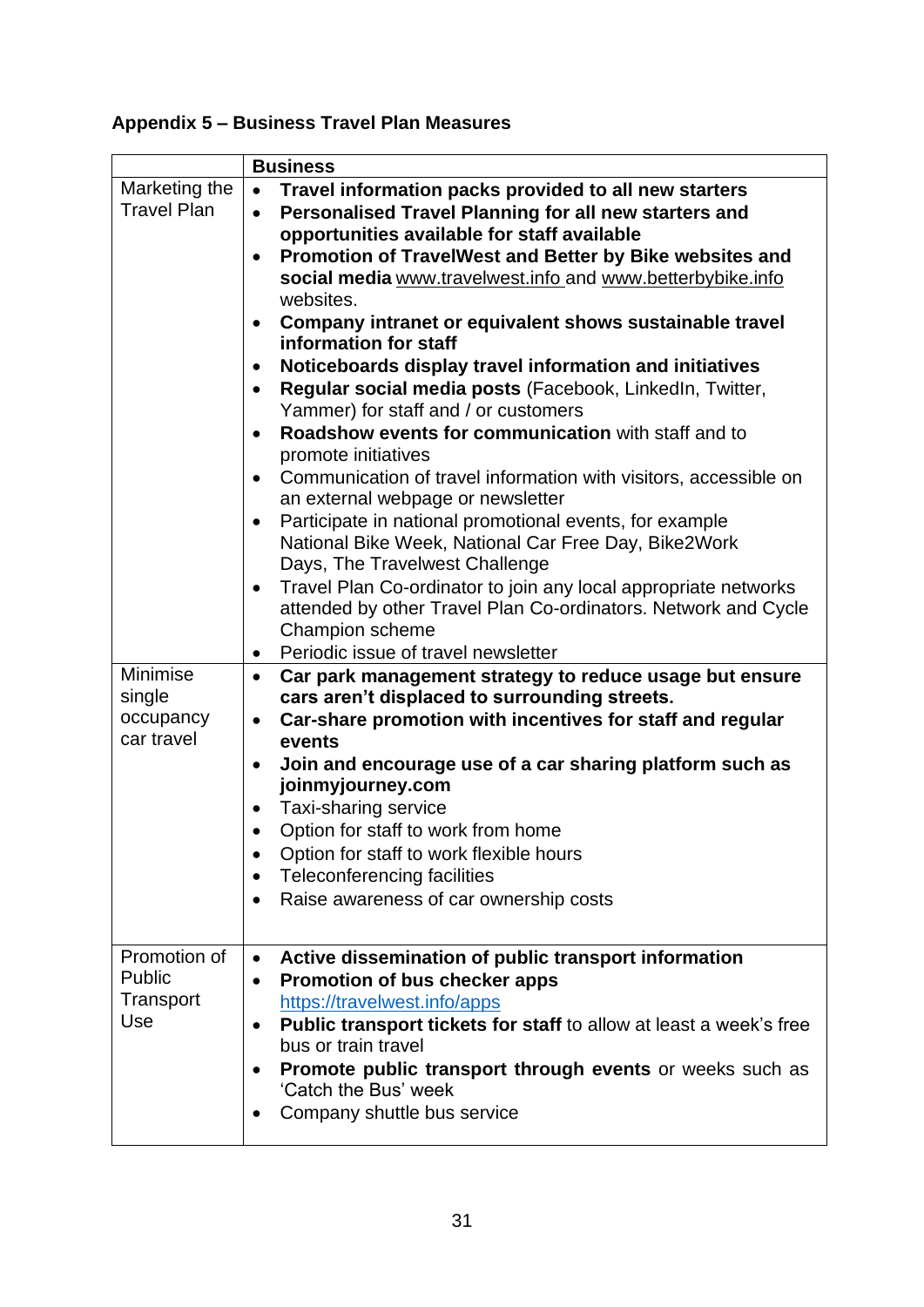| Promotion of<br>Cycling and<br>scooters           | Secure covered Sheffield stand cycle parking in line with<br>$\bullet$<br>standards set out in North Somerset Parking Standards<br><b>SPD</b><br>Cycle friendly access points to site and reach cycle<br>٠<br>parking<br>On-site showers, changing facilities and lockers<br>Incentive vouchers to spend on cycle equipment<br>$\bullet$<br>Open a Cycle to Work scheme with tax incentives<br>Emergency cycle repair kit held on site<br>$\bullet$<br>Emergency lights, batteries and reflective clothing held on<br>site<br>Pool of electric bikes for business travel with planned and costed<br>$\bullet$<br>maintenance<br>Promotion of health benefits<br>$\bullet$<br>Promotion of cycle links to local key destinations<br>Create a Bicycle User Group (BUG)<br>$\bullet$<br>Free cycle training sessions made available to staff<br>$\bullet$<br>Dr Bike maintenance days for staff to get their bike checked<br>$\bullet$<br>Cycle mileage rates for business travel<br>$\bullet$ |
|---------------------------------------------------|---------------------------------------------------------------------------------------------------------------------------------------------------------------------------------------------------------------------------------------------------------------------------------------------------------------------------------------------------------------------------------------------------------------------------------------------------------------------------------------------------------------------------------------------------------------------------------------------------------------------------------------------------------------------------------------------------------------------------------------------------------------------------------------------------------------------------------------------------------------------------------------------------------------------------------------------------------------------------------------------|
| Promotion of<br>Walking                           | Appropriate well-lit and signed footpaths<br>$\bullet$<br>Adequate site pedestrian access points<br>$\bullet$<br>Set up a lunch time walking groups<br>$\bullet$<br>Changing facilities on site<br>$\bullet$                                                                                                                                                                                                                                                                                                                                                                                                                                                                                                                                                                                                                                                                                                                                                                                |
| Servicing<br>arrangement<br>s (where<br>relevant) | Provision for managing delivery and freight activity associated<br>$\bullet$<br>with the site, including during construction, for example through a<br>freight consolidation centre or collaborative procurement<br>Co-operation with other site users on common purchasing and<br>$\bullet$<br>recycling policies, to reduce delivery vehicle movements<br>Local sourcing of materials / produce<br>٠<br>Measures to ensure site users have access to key facilities by<br>$\bullet$<br>sustainable travel methods<br>Provision of no emissions vehicles to travel around large sites<br>$\bullet$                                                                                                                                                                                                                                                                                                                                                                                         |
| Other                                             | Review of company car policy, with a focus on grey fleet<br>٠<br>use<br>Convert all or part of business fleet to electric<br>٠<br>Install electric vehicle charging points in line with standards<br>set out in North Somerset Parking Standards SPD. These<br>should be available for public use<br>Review of mileage rates and provide rates for those who cycle<br>for business<br>Provide electric pool bikes and encourage cycling for business<br>travel<br>Sign up to Click Travel or equivalent and encourage most<br>٠<br>sustainable travel modes for business travel                                                                                                                                                                                                                                                                                                                                                                                                             |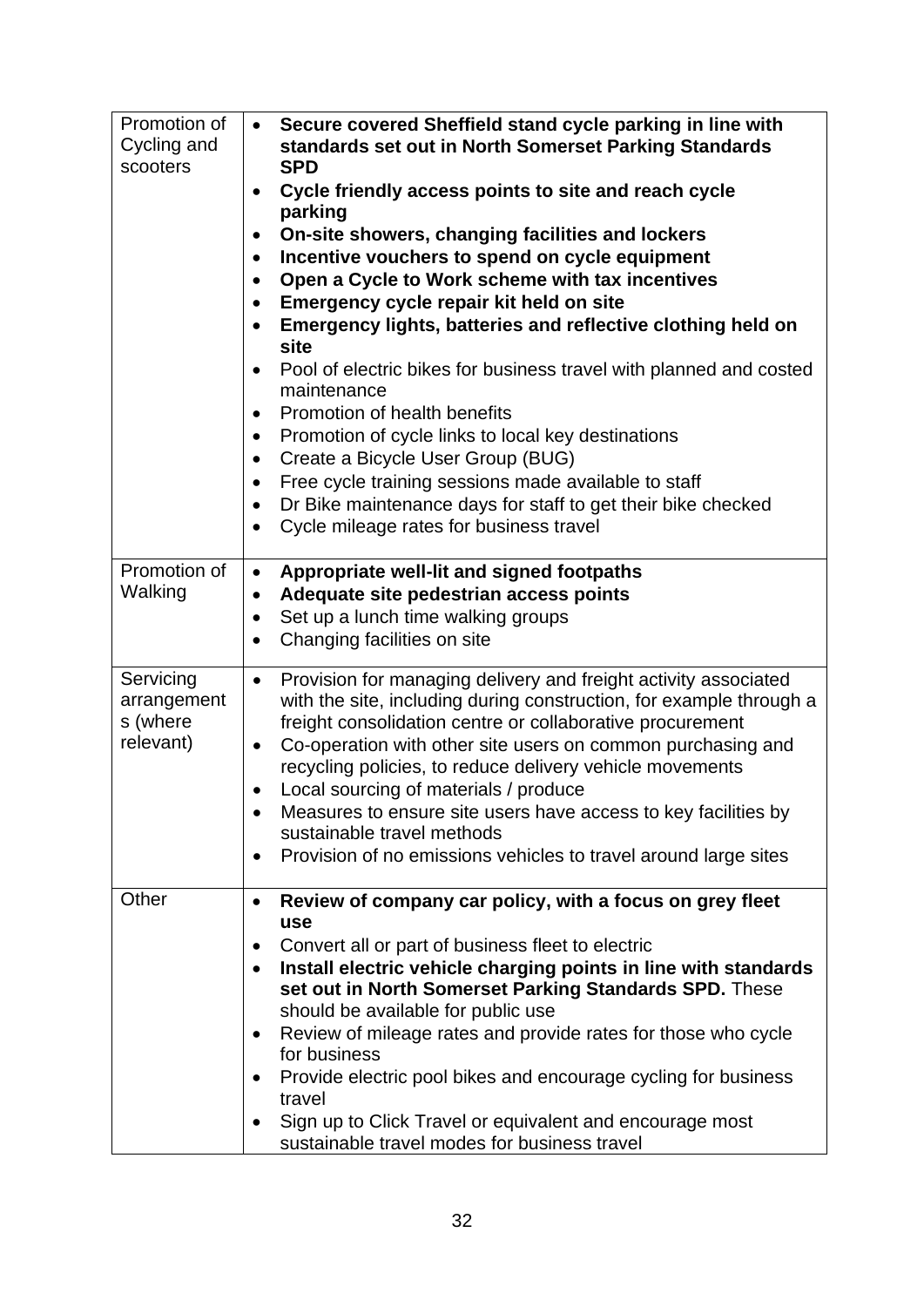| • Provide training for employees to learn about more economical  |
|------------------------------------------------------------------|
| driving                                                          |
| • Use a driving monitoring system to understand driver behaviour |
| Use route planning to reduce fuel usage                          |